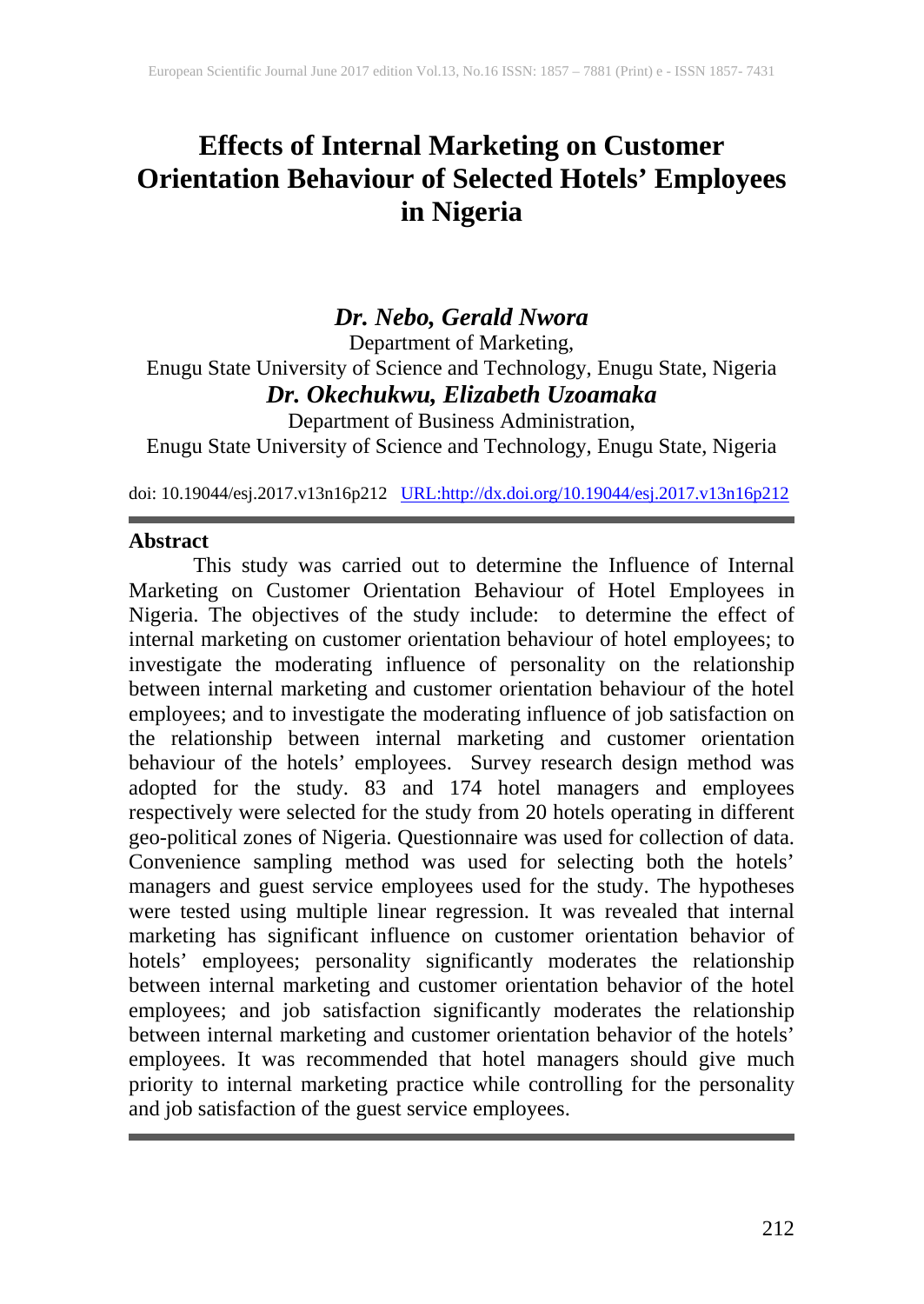**Keywords:** Internal Marketing, Customer Orientation, Personality, Job Satisfaction, Hotel Employees

#### **Introduction**

The hotel industry plays a significant role in the economic development of Nigeria. Apart from its significant contributions to the nation's GDP, the industry provides gainful employment for hundreds and thousands of Nigerians through the network of hotels and their branches spread across the country. In some big cities in Nigeria such as Lagos, Abuja, Port Harcourt, Enugu and Benin, hotels of different qualities are seen in notable streets and more are being opened on yearly basis. Due to the increasing need for people to travel for pleasure, visit friends, take vacations, have a good time, participate in a conference, convention or workshop outside their homes; hotel industry in Nigeria is expected to grow even more.

 Hotels is a service-oriented and very competitive industry that depend heavily on clients' services and customer satisfaction for survival. The success or failure of the industry in Nigeria revolves around its customers. One of the biggest contemporary challenges of management in hotel industry in Nigeria is to provide and maintain customer satisfaction which according to researcher scholars lead to customer loyalty, repeat purchases, patronage and organizational profits. In the past, marketing scholars have been advocating the adoption of marketing mix variables popularly known in marketing literature as 7P's (product, price, promotion, place, people, physical evidence and process) for attracting and retaining customers' patronage especially to service firms. However, the emphasis has shifted to the adoption of internal marketing as a strong tool for customer attraction since it was first introduced forty-one years ago by Berry et al (1976).

 Internal marketing advocates that competitive service industry can only achieve customer satisfaction and sustainability by hiring, training and rewarding service employees that are willing and able to deliver quality service in customer-oriented ways. Awwade and Agti (2011) describe customer orientation as the employees' ability to meet customer needs as well as the extent to which they enjoy doing it. Internal marketing is based on the notion that employees of an organisation should be handled as internal customers and should be presented as internal products that satisfy the needs and desires of external customers (Berry et al, 1976). Vrontis et al (2010 content that in the service delivery such as hotels; front line employees must be empowered to some degree in order to cope with customers' special demands. The very essence of internal marketing is that satisfied employees make satisfied customers. Empirical studies in the service sector support internal marketing as having a link with employees' job satisfaction which in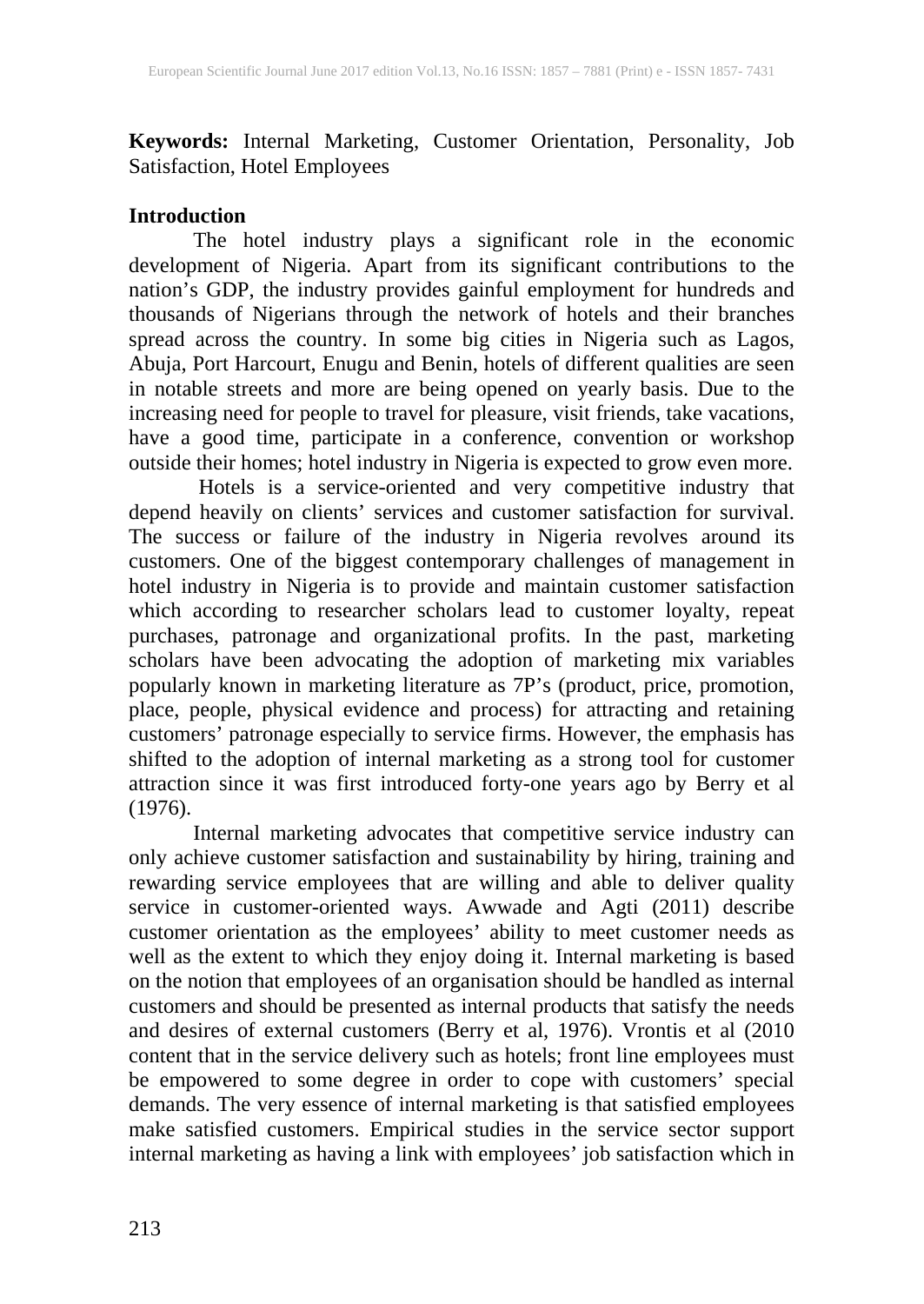turn influences the value of services provided to the customers (Vrontis et al, 2010). This assertion led to investigating the effects of internal marketing on employees' customer orientation in hotel industry in Nigeria.

#### **Statement of the Problem**

In the present day Nigeria, firms in the hotel industry are in intense competition such that getting enough customers to offset business costs is a big challenge. In spite of the keen competition among firms in the hotel industry, the customer satisfying orientation of some of the employees who deal directly with the customers tend to be questionable sometimes; yet the behaviour of these employees in the service industry have been described by academic scholars as key to customers' satisfaction. Surprisingly, customers' needs in some of these hotels appear to be taken for granted by the so called frontline service employees even in the face of tight competition. Some of the employees appear unfriendly, impolite, undependable, untrustworthy, fraudulent, unsympathetic, repulsive, uncommitted to their jobs and sometimes too busy to respond promptly to customers' queries.

The challenge for most hotel managers in Nigeria is how to improve the behaviours of the service employees in order to serve customers' better. Increasingly, most contemporary literature and studies on organizational marketing have argued very strongly on the application of internal marketing program as one of the best ways to achieve employees' job commitment and customer orientation in an organization (Yusuf et al, 2014 and Farhad et al, 2013). However these studies were done in other industries and in other countries other than the hotel industry in Nigeria. Even among the scholars that have conducted this study; inconsistences exist in their findings. For example, Dalvi and Vahidi (2013) and Oakley and Carolina (2012) studies show that internal marketing has significant influence on customer orientation behaviour. In contrast, Yusuf et al's (2014) study show that internal marketing has a significant effect on both organizational commitment and customer orientation. Other studies show the likelihood for some intervening variables such as job commitments, personality and job satisfaction to affect the relationship between internal marketing and customer orientation behaviour of employees (Bellaouaied and Gam, 2012). From the above scenario, it can be deduced that inconsistencies found in the results of the previous research studies are wide and few research efforts in this area have been made in the hotel industry in the Nigerian context. This apparent knowledge gap observed in the literature triggered the need for this study.

#### **Objectives of the Study**

The following objectives were sought in this study: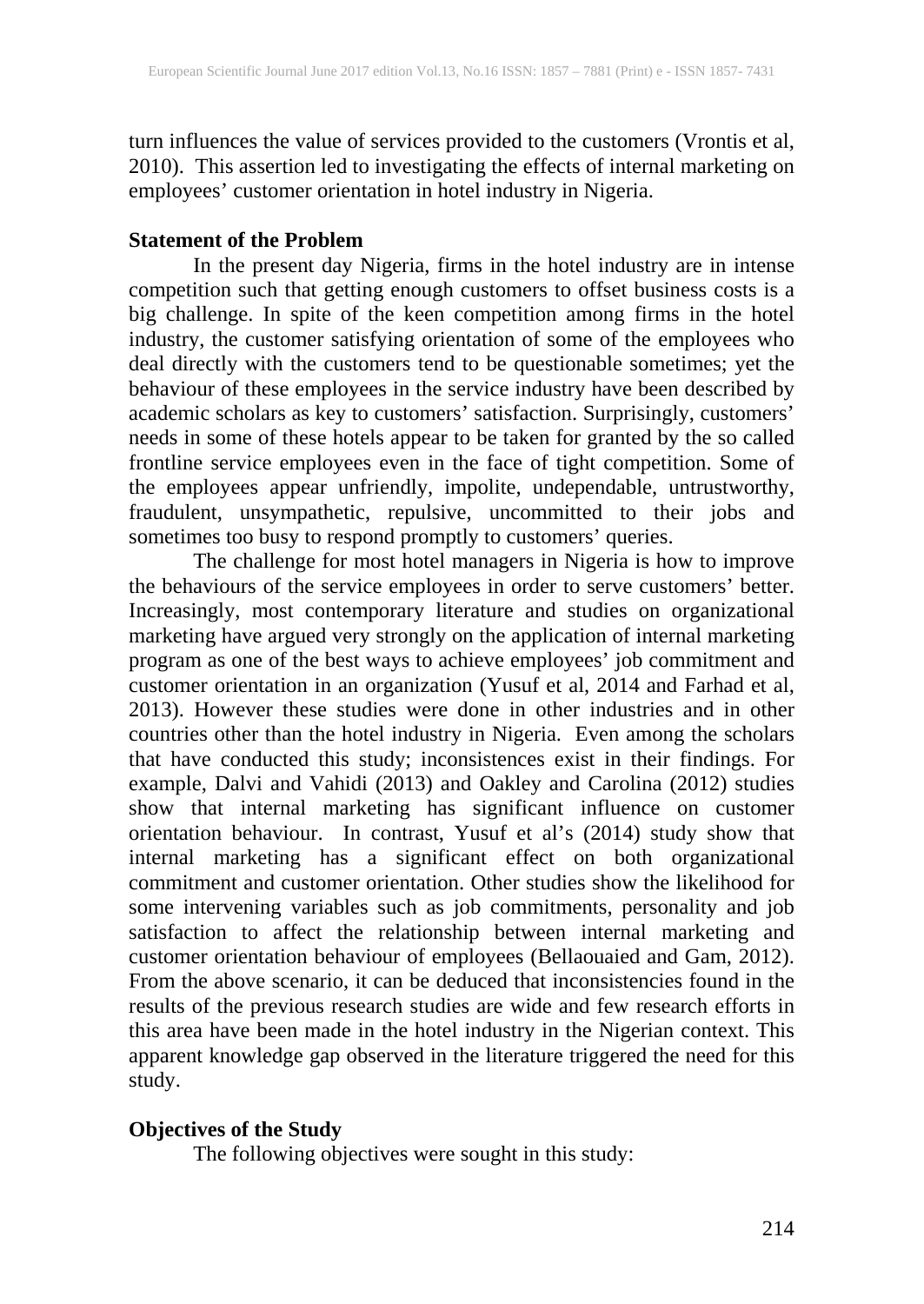- (i) To determine effects of internal marketing on customer orientation behavior of the hotel employees in Nigeria
- (ii) To investigate moderating influence of personality on the relationship between internal marketing and customer orientation behaviour of hotel employees in Nigeria
- (iii) To investigate moderating influence of job satisfaction on the relationship between internal marketing and customer orientation behaviour of the hotel employees in Nigeria

### **Research Hypotheses**

The following hypotheses were formulated to guide the study:

- (i)  $H_{01}$ : Internal marketing does not have significant influence on the customer orientation behavior of hotel employees in Nigeria
- (ii)  $H_{02}$ : Personality does not significantly moderate the relationship between internal marketing and customer orientation behavior of the hotel employees in Nigeria
- (iii) Ho3: Job satisfaction does not significantly moderate the relationship between internal marketing and customer orientation behavior of the hotel'employees in Nigeria

#### **Review of the Related Literature**

This section takes a look at the conceptual framework of this study which is the various variables studied, their dimensions and measures. Three groups of variables were used in the study viz: independent (predictor) variable, dependent (criterion) variable and moderating (contextual) variable. Independent or predictor variable is internal marketing, dependent or criterion variable is customer orientation behaviour while moderating variables are personality and job satisfaction. Each of them is described below..

### **Internal Marketing**

Internal marketing concept was first made known in service marketing literature by Berry et al (1976). Thereafter, for the past several years, researchers have been studying the concept of internal marketing (Ruizalba *et al.,* 2014). Today, internal marketing has come to attract attention and become more broadened on the realization that services offered by employees in an organization are the key differentiating factor that enables organizations to obtain a competitive advantage. It has also become one of the best marketing practices known to improve service orientations and organizational management (Greene et al, 1994).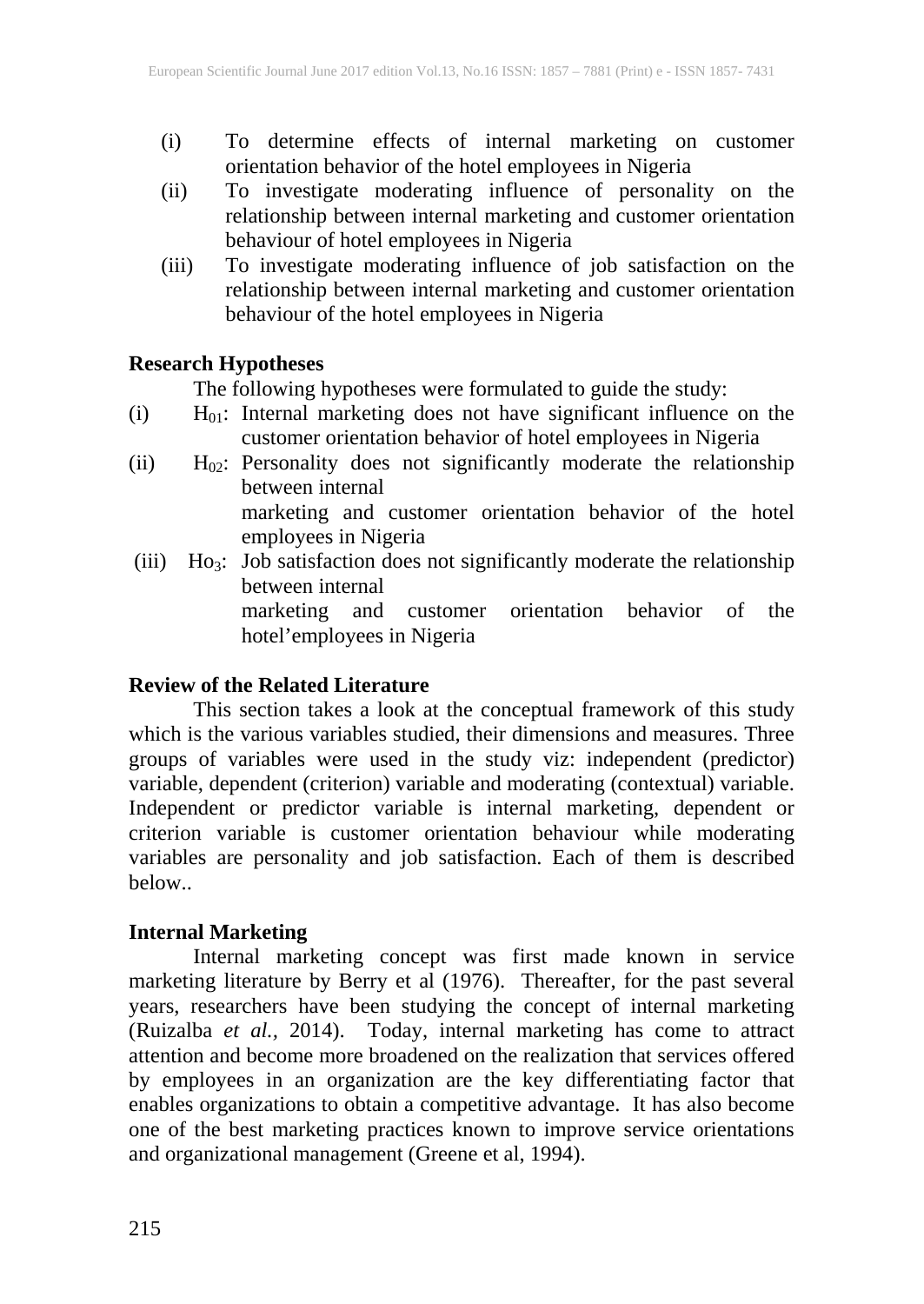The overall implication of internal marketing is that, when an employee is satisfied by his organization, he is most likely to deliver quality service to the external customers (Ogunnaike *et al.,* 2012). The goal of internal marketing actually is to make employees as important as the external customers by treating them as internal customers. Lings and Greenley (2005) advocate that the goal of internal marketing lies in motivating the employees and encouraging them to offer superior services to customers which will improve the customers' satisfaction of the company services.

Greene et al (1994) define internal marketing as the promotion of the firm and its product(s) to the firm's employees, and for this strategy to be successful top level management must fully embrace it. Internal marketing means applying the philosophy and practices of marketing to the people who serve the external customer so that the best possible people can be employed and retained and they will do the best work possible. More specifically, internal marketing is all about viewing employees as internal customers, jobs as internal products, and endeavoring to design these products to meet the needs of external customers better.

#### **Components or measures of Effective Internal Marketing**

As regards what actually constitutes internal marketing, its functions and who is supposed to carry out the function, according to Rafiq and Ahmed (2000), there is a great deal of confusion in literature as there are varieties of interpretations by authors as to what actually constitutes internal marketing. These varieties had led to a diverse range of activities being grouped under the umbrella of internal marketing. Broady-Preston and Steel (2002), for example, deconstructed internal marketing into recruiting; training, developing and motivating staff, thus they believed it is the external marketing impact of each member of the staff that is the essential focus of an internal marketing strategy. Ha *et al*. (2007), identified 12 constructs of internal marketing which include: inter-functional coordination and integration, customer orientation, marketing-like approach, job satisfaction, empowerment, and employee motivation, quality of service, employee development, and vision of the organization, strategic reward, internal communication and senior leadership. Similarly, Bansal et al (2001) identify the main elements of internal marketing as employment or job security, extensive training, salary and pay, sharing of information, employee empowerment and reduction of employee status distinctions.

In the contemporary world, Martel (2012) identified internal marketing components or practices as including – training and development; reward and recognition; internal communication and empowerment. Although, many constructs have been identified by different research scholars as the constituents of internal marketing, the last four factors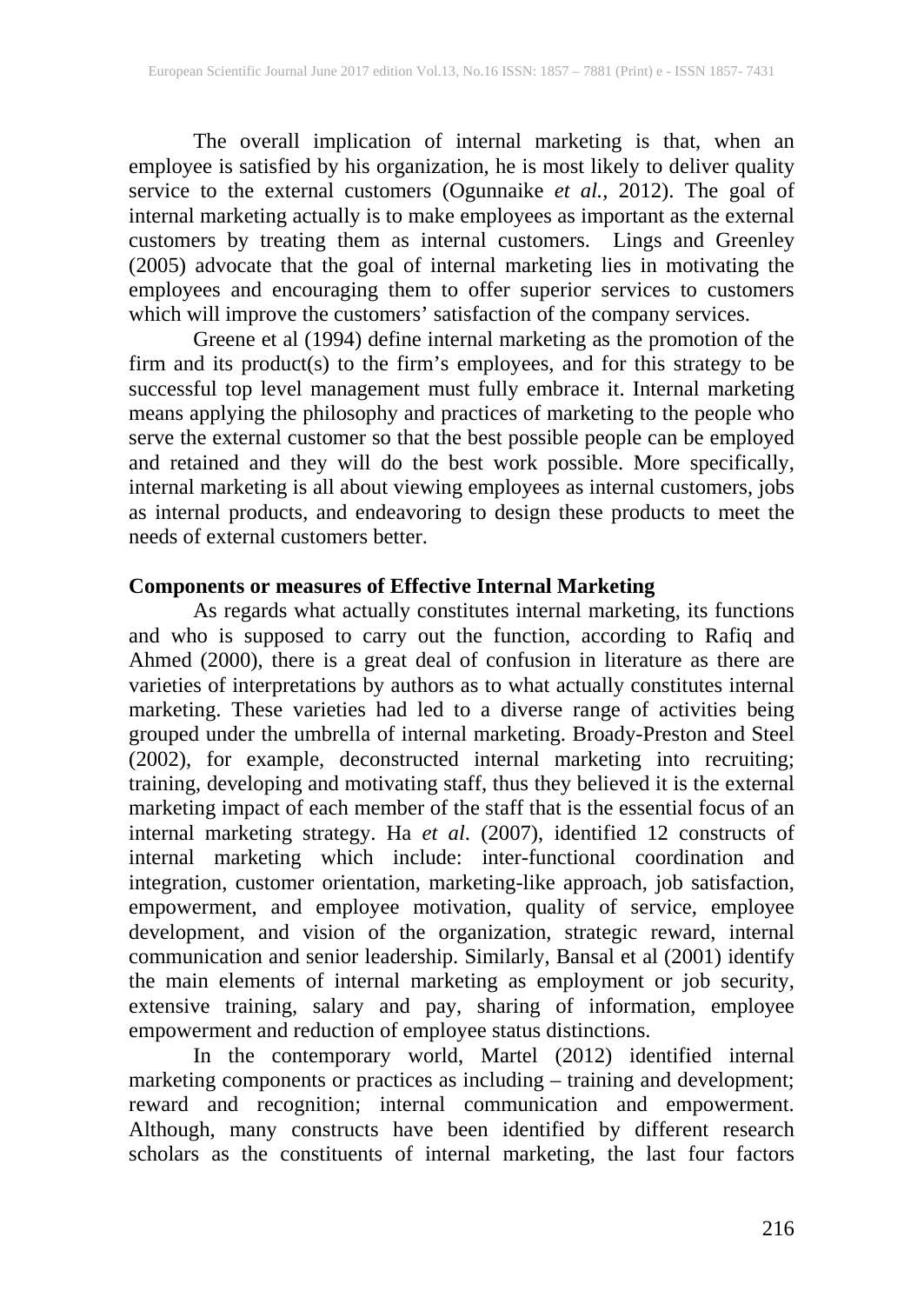advocated by Martel (2012) seem consistent and these were investigated in this current study.

#### **Customer Orientation Behaviour**

Customer Orientation has been widely used in most strategic human resources management literature (Hennig-Thurau and Thurau, 2003) as well as in many customer satisfaction studies ( Dunn and Dahl, 2012; Oakley and Carolina, 2012). The concept refers mainly to the marketing principle that addresses the significance of considering customer needs and wishes throughout the organization (Ruizalba *et al.,* 2014). Customer orientation is ordinarily the principle of readiness to meet and respond promptly to customers' needs and wants (Awwad and Agti, 2011). In fact, it is the total packages of external customers' welfare in an organization. When a customer orientation approach is taken, there is likelihood of higher performance and quality delivery services by employees (Brady and Cronin, 2001).The earliest advances on the topic examined the overall customer orientation of entire organizations, usually referred to as market orientation (Ruizalba *et al*., 2014). Academic researchers and scholars have hence, defined the concept of customer orientation as 'the set of behaviors and beliefs that places a priority on customers' interests and continuously creates superior customer value' (Awwad and Agti, 2011). Most customer-oriented firms would 'stay close to the customers', as a means of identifying, understanding and monitoring their needs. Thus, understanding the needs of customers requires strong market sensing and customer-relating capabilities (Kirca *et al.,* 2005). Customer-oriented firms foster direct customer contact, rely on focus groups and customer surveys to collect information about customer desires and perceptions of current products and services, and use customer-supplied information to design and deliver products and services. Furthermore, customer-oriented firms attempt to develop close relationships with customers to gain greater insights of their needs (Kirca *et al.,* 2005).

Moreover, for a company to be customer oriented, their employees too must be customer oriented (Neill and Richard, 2012; Stock and Watson, 2003). The definition of employee customer orientation usually falls into one of two perspectives: one focuses on the attitudes and beliefs of the employees, and the other focuses on actual behavior (Stock and Watson, 2003). By considering the attitudinal and belief perspective, Brady and Cronin, 2001), described customer orientation as an employee's tendency or predisposition to meet customers' needs in the job context. Other researchers also present customer orientation as a belief (Kirca *et al.,* 2005) or value (Wieseke *et al.,* 2007) held by an employee concerning the importance of satisfying customer needs.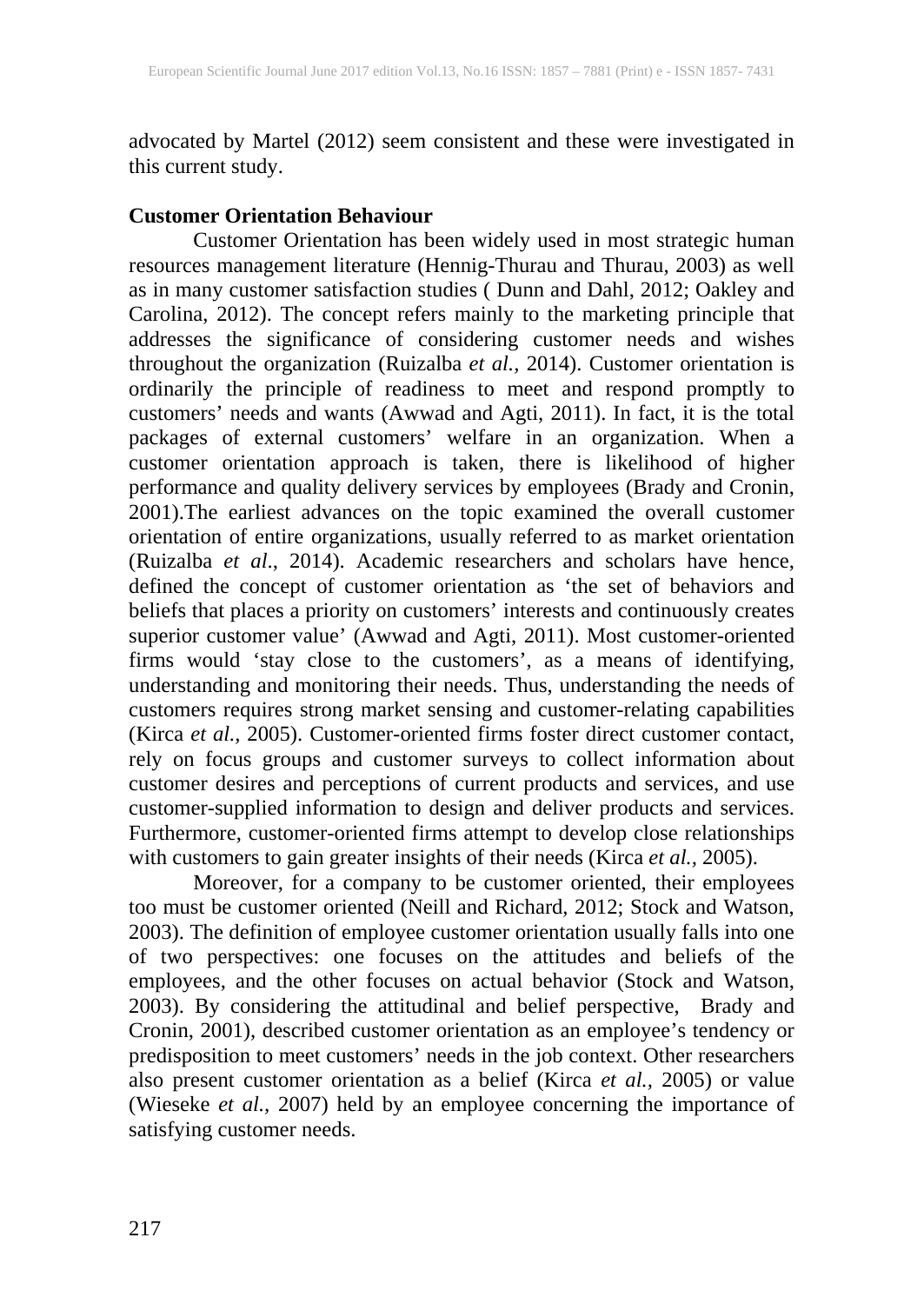#### **Measures of Employee Customer Orientation**

Customer orientation is widely acclaimed to consist of both 'attitudinal' and 'behavioural' dispositions of the employees toward helping customers in making their purchasing choices and decisions. Through this service assistance, the employees help their firm to satisfy the customers' long-term needs (Awwade and Agti, 2011). The attitude and behaviour disposed by the employees determine largely their orientation toward the customers.

Customer orientation behaviour is demonstrated by a series of customer service activities carried out by employees (usually the frontline employees) to enhance the level of customer satisfaction. Substantively therefore, an employee that is customer oriented can be described through his/her behavioural intentions and readiness to carry out customer services activities satisfactorily. In support of this assertion, Saxe and Weitz (2010) describe a customer oriented employee as one who is committed to behaviors which lead to the long-term satisfaction of the customers rather than shortterm self-interest.

To idealize the basic components of such behavior and attitudes, Saxe and Weitz (2010) opinionate that, customer orientation is made up of seven components: (1) a desire to help customers make satisfactory purchase decisions, (2) helping customers assess their needs, (3) offering products that will satisfy those needs, (4) describing products accurately, (5) adapting sales presentations to match customer interests, (6) avoiding deceptive or manipulative influence tactics, and (7) avoiding the use of high pressure. This study concentrated on these seven measures of customer orientation behaviour as they relate to hotel employees in Nigeria.

#### **Personality and Job Satisfaction as Moderating Variables Personality Factors**

Personality in the field of psychology refers to those factors that describe the true nature of a person using some traits as distinct from other persons. It refers basically to human nature or character. Although various scholars have advanced different personality traits likely to affect employees' customer orientation such as empathy, ego strength, selfconfidence, habit of industry, enthusiasm, maturity, creativity, aggressiveness, responsibility (Dunn and Dahl, 2012), this study concentrates on the five big personality factors identified by Bartone et al (2009) and consistently mentioned in the literature by other scholars as exerting significant influence on job behaviour. These include: Neuroticism, Extroversion, Openness, Agreeableness and Conscientiousness.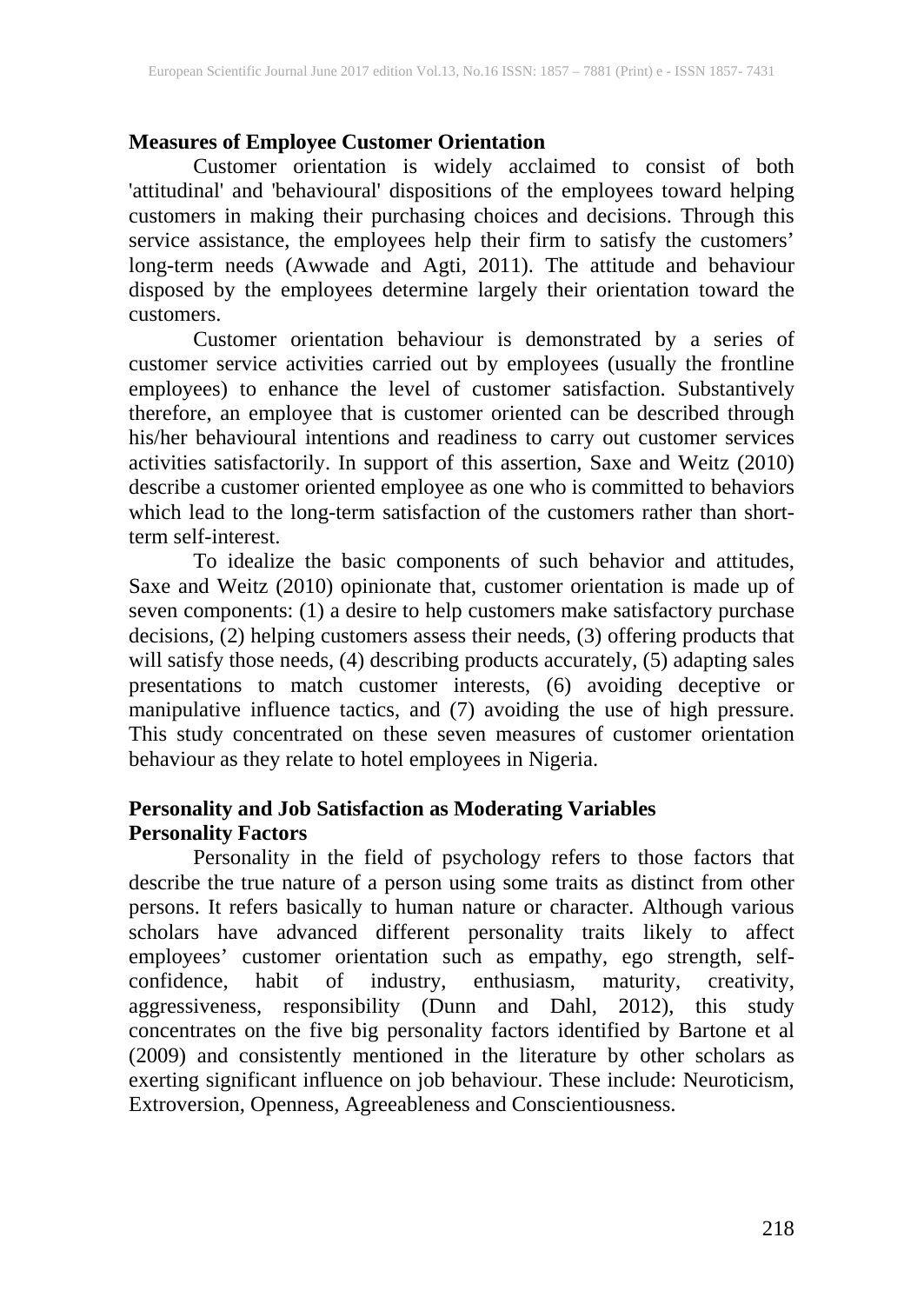#### **Job Satisfaction**

The concept of job satisfaction is multifaceted in nature consisting of several definitive meanings from different notions. Some management and human resource authors used intrinsic and extrinsic distinctions to conceptualize job satisfaction (Jenaibi, 2010). Some used certain facets of the job to idealize job satisfaction (Tsui *et al.,* 2007), while others used total satisfaction derived from the job (Jenaibi, 2010). From the aspects of the job perspective, Churchill et al (1997) describe job satisfaction as all the characteristics an employee find rewarding, fulfilling and satisfying or frustrating and unsatisfying. It means the combination of positive or negative feelings that workers have towards their tasks. From the total satisfaction perspective, Bover (2004) describe job satisfaction as a measure of the difference between what an employee expects from the job and what he/she actually gets. It is a function of employee's expectation and employee's experience. The narrower the two (expected and actual experience) concepts the more an employee is satisfied. However, a wide gap between the two is an indicator of job dissatisfaction. According to Churchill et al (1997), measures of job satisfaction are seven and these include: satisfaction with pay/salary package, promotion opportunities, relationship with co-workers, relationship with supervisors, nature and content of the job itself, company policies and support as well as behaviour of the customers. However, this study investigated the first five job satisfaction measures advanced by Churchill et al (1997).

#### **Empirical Studies**

Research in the service sector show that internal marketing has significant influence on internal customers (employees) which in turn influences their customer orientation behaviour and organizational profits (Bellaouaied and Gam, 2012; Dalvi and Vahidi, 2013; Yusuf et al 2014). In the relationship between internal marketing and job satisfaction, Rafiq and Ahmed's (2000) study indicated that internal marketing positively influences employees' job satisfaction. In the relationship between job satisfaction and customer orientation behaviour past studies proved that there is a positive relationship between employees' job satisfaction and job performance including quality of customer-oriented service (Churchill et al, 1997 and Jenaibi, 2010)

#### **A Synthesized Conceptual Model Guiding the Study**

In the previous section, we idealized the concept of internal marketing as well as the variables (job satisfaction and personality) believed to moderate the relationship between predictor and dependent variables. We also examined some empirical studies relating to this study, which show the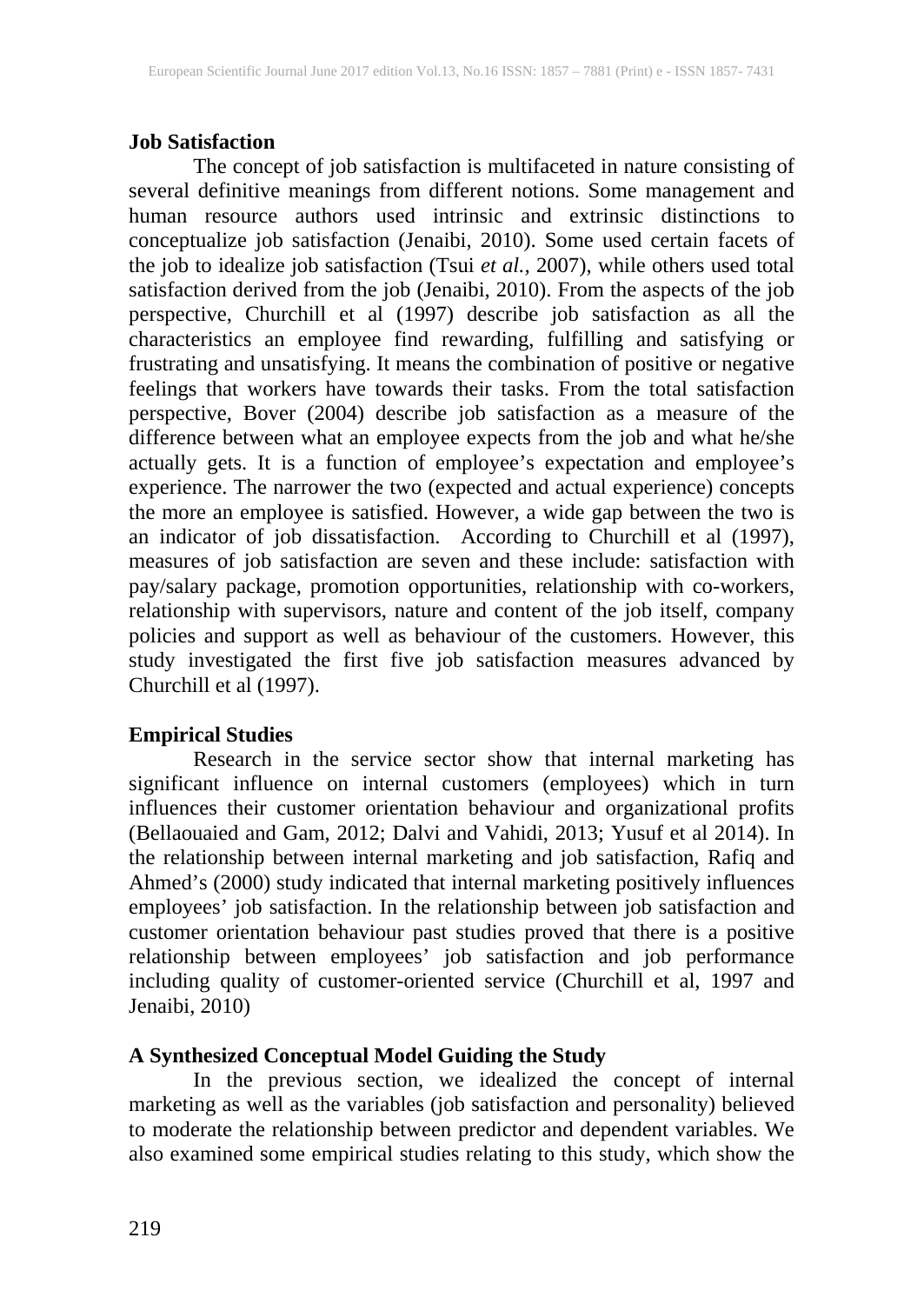findings of previous scholars on the relationships between and/or among these variables. In this section, we present a synthesized conceptual model or framework in a pictorial form (see figure 2.1 below) uniting these basic concepts/variables. The conceptual framework in figure 2.1 served as a guide for this current study.



Fig. 2.1: Conceptual Framework Source: Researcher's Illustration

Figure 2.1 above shows the hypothesized causal relationship existing among the variables studied. While this study was mainly targeted at investigating the influence of internal marketing on customer orientation behaviour of hotel employees [i.e. '**c**' on fig. 2.1], it has also become evident from the literature that there could be some intervening variables which may mediate the extent to which internal marketing influence the employees' customer orientation. Such intervening variables include – personality and job satisfaction. '**a**' has been hypothesized with a preconceived notion that internal marketing can positively influence personality of the employees while 'b' has been hypothesized with a preconceived notion that personality can influence customer orientation behaviour of the hotel employees.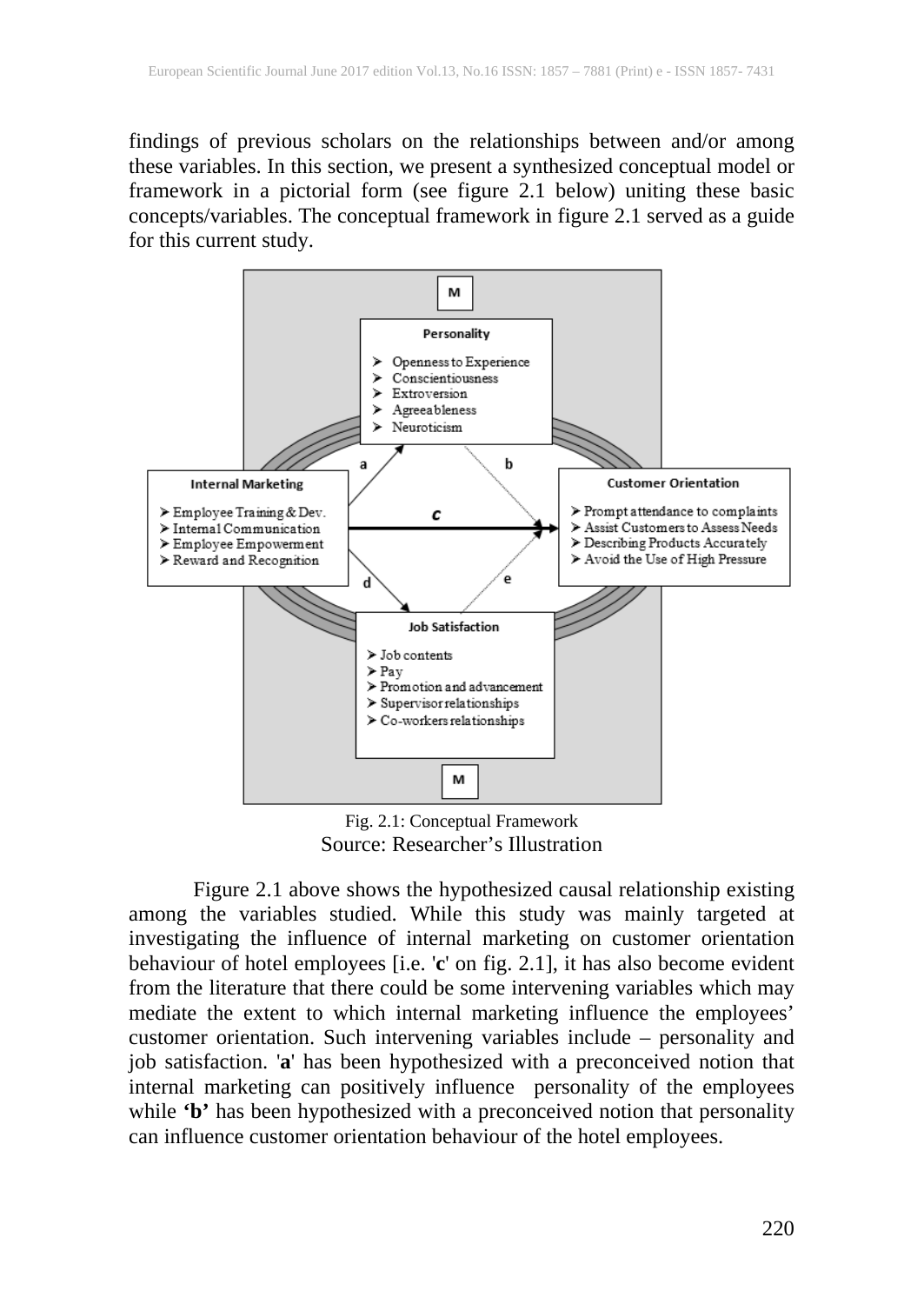In the same way, '**d**' has been hypothesized with a preconceived notion that internal marketing could positively influence the hotel employees' job satisfaction while **'e'** has been hypothesized with a preconceived notion that job satisfaction can influence customer orientation behaviour of the hotel employees. . In view of the managements' efforts toward achieving '**a**' and '**b**', '**d**' and '**e**' were hence hypothesized to show the mediating influence of personality and Job satisfaction of the hotel employees on the relationship between internal marketing and their customer orientation behaviour.

#### **Methodology**

This study examined effects of internal marketing on customer orientation behaviours of selected hotels' employees in Nigeria. Survey research design was adopted for the study. A total of 174 and 83 Hotel Guest Service Staff and Hotel Managers respectively were selected from 20 registered hotels operating in different parts of Nigeria. The selection of both hotels and the respondents used for study were done using convenience sampling method. Primary data were generated using two versions of selfdeveloped structured questionnaire tagged "Hotels' Internal Marketing Practices Questionnaire (HIMPQ)" and Hotel Employees Customer Orientation Questionnaire (HECOQ)". HIMPQ was administered to hotel managers to get their responses on the independent variables (i.e Internal marketing practices) while HECOQ was used to get employees' responses on the dependent and moderating variables (i.e Customer orientation, personality traits and job satisfaction).

HIMPQ was divided into two sections, A and B. Section A contains demographic data of hotel managers while section B contains questions on the internal marketing variables measured by means of four major items and sub-items developed by Martel (2012). These four internal marketing variables are: Employees' empowerments, Employees' rewards and recognitions; Internal communications; and Training and development. The responses in section B of HIMPQ were on a 5-point Likert-type scale (1= strongly disagree to 5= strongly agree).

HECOQ which was administered to hotel employees was divided into four sections, A-D. Section A captured demographic data of employees. Section B, captured data on employees customer orientation behaviour variables adapted from Selling Orientation- Customer Orientation (SOCO) Scale developed by Saxe and Weitz (2010). The customer orientation variables adapted from SOCO scale were: Prompt attendance to customers' complaints, Assisting customers to assess their needs, Assisting customers to describe products and Avoiding the use of high pressure selling on customers. Section C contains data on personality variables measured by five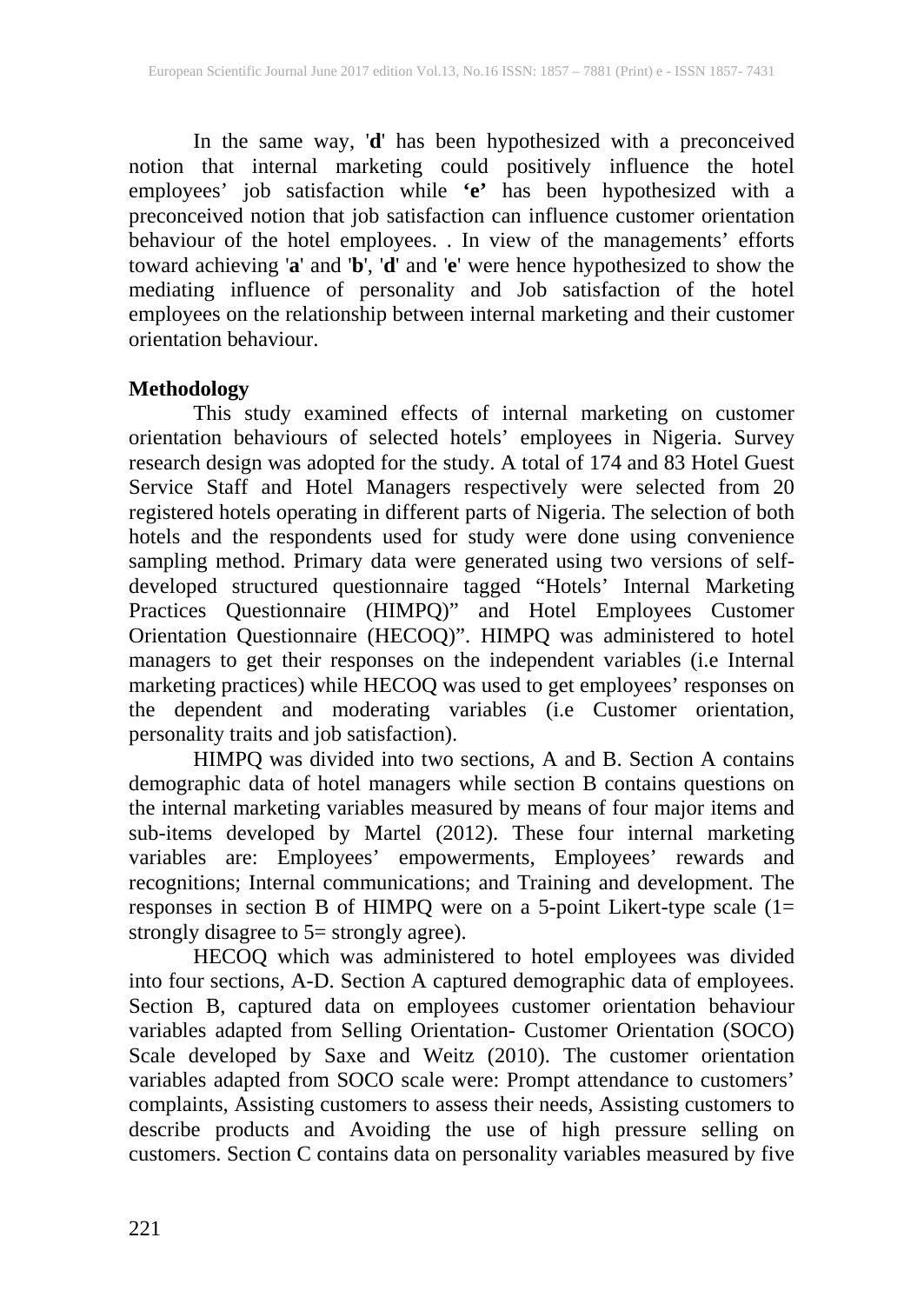major items developed by Bartone et al (2009). These are: Neuroticism, Extroversion, Openness, Agreeableness and Conscientiousness. Section D contains five major employees' job satisfaction variables adapted from Job Description Index (JDI). These are: Pay, Promotion, Supervisor relationships, co-Worker relationships and Job contents. All items in section B of HECOQ were on a 5-point Likert-type scale (1= strongly disagree to 5= strongly agree)

Cronbach's Alpha test was used for ascertaining the reliability of the test instrument. The output of the test instruments indicated that the items on Hotel Employees Questionnaire and Hotel Managers Questionnaire were internally consistent at 0.87 and 0.81 coefficients respectively using Nunnally and Berustein's (1994) benchmark at 0.70 for assessing reliability results. The hypotheses were tested using multiple regression analysis.

## **Data Analysis**

#### **Descriptive Analysis**

Out of the 174 copies of the questionnaire distributed to hotel employees, 132 (75.9%) copies were returned while 67 (80.7%) copies distributed to the hotel managers were returned and used for analysis.

|       |               |       | <b>Hotel Employees</b> |
|-------|---------------|-------|------------------------|
| Freq. | $\frac{0}{0}$ | Freq. | $\frac{0}{0}$          |
|       | 16.4          | 48    | 36.4                   |
| 38    | 56.7          | 39    | 29.5                   |
| 16    | 23.9          | 27    | 20.5                   |
|       | 3.0           | 18    | 13.6                   |
| 67    | 100.0         | 132   | 100.0                  |
|       | $\sim$        |       | ----<br>$- - -$        |

Table 1: Respondents' Years of Service

Source: Field Survey, 2017

Table 1 above shows that out of the 67 managers who responded to our questions, 38 (56.7%) have worked in their organizations between 5-9 years, 16(23.9%) have stayed between 10-14 years, 11(16.4%) have less than 5 years working experience while only 2 (3.0%) have stayed 15 years and above in their organizations. Similarly, out of 132 Hotel Employees, 48 (36.4%) have less than 5 years working experience, 39 (29.5%) have between 5-9 years of working experience; 27(20.5%) have stayed between 10-14 years while 18 (13.6%) have worked for 15 years and above. With the respondents' years of experience falling between 5-9 years, it can be deduced that a good number of them have relatively good working experience and can supply reliable data.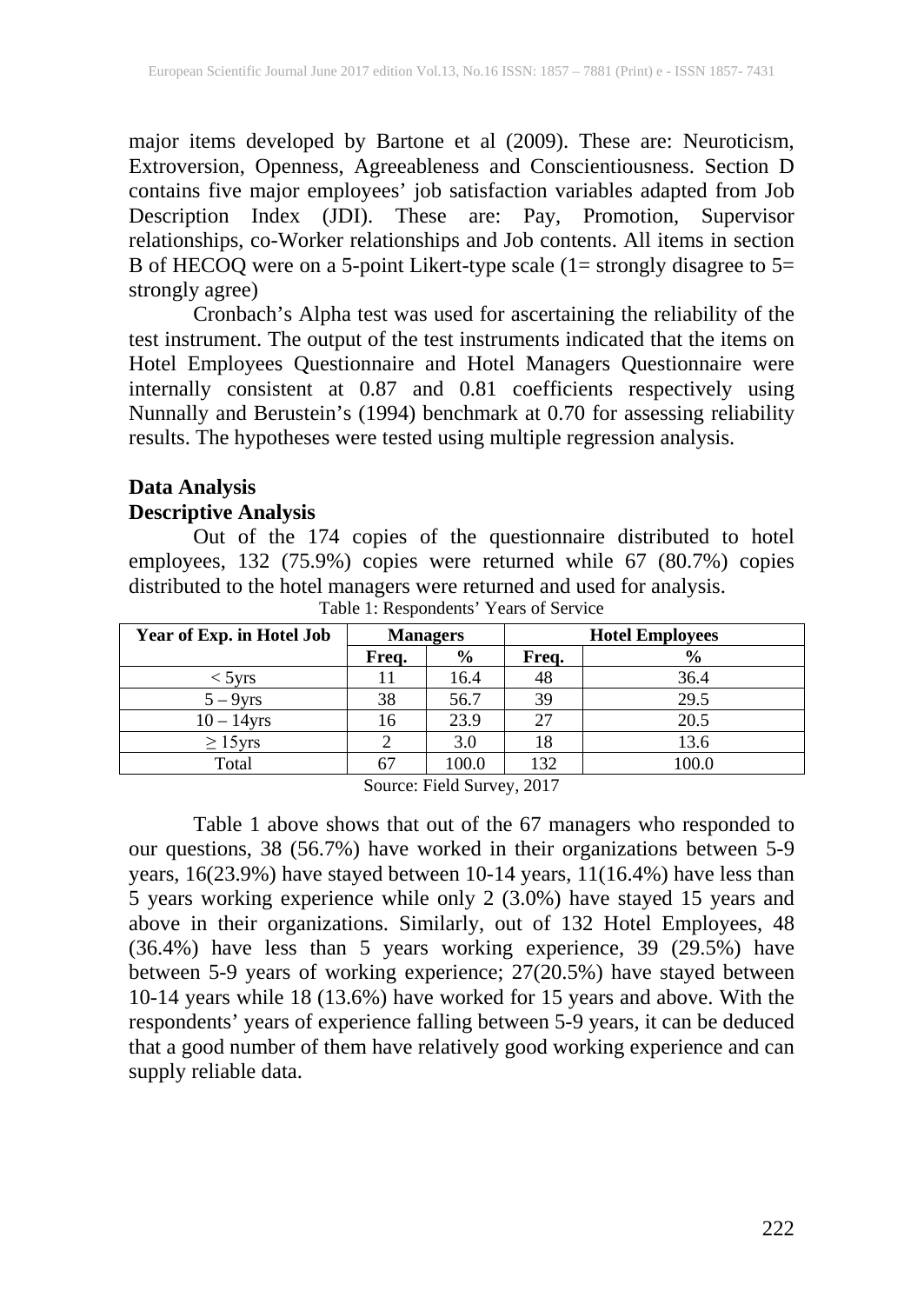#### **Test of Hypotheses Hypothesis One**

H01: Internal marketing does not have significant influence on customer orientation behavior

of hotel employees in Nigeria

 $H_1$ : Internal marketing has significant influence on customer orientation behavior of hotel employees in Nigeria.

Using multiple linear regression analysis method to test this hypothesis, the model below was used to represent the interaction between Customer Orientation (CO) Behavior of the Hotel Employees and the Internal Marketing Practices of the Hotel Managers.

 $Y_1 = \alpha + \beta_a X_a + \beta_b X_b + \beta_c X_c + \beta_d X_d + U$ 

Where  $Y_i$  represents the dependent variable [i.e. Customer Orientation Behaviour of the Hotel Employees,  $a_i$  represents the y-intercept [constant value] which explains the level of employees' customer orientation where internal marketing practices is zero [i.e. where no internal marketing is practiced].  $X_a$ ,  $X_b$ ,  $X_c$ , and  $X_d$  represent the independent variables [i.e. the Internal Marketing variables – internal communication; reward and recognition; training and development; and empowerment] while  $\beta_a$ ,  $\beta_b$ ,  $\beta_c$ , and  $\beta_d$  represent the co-efficient of the independent variables. Each of these represents the percentage effect that each internal marketing variable has on the hotel employees' customer orientation behavior. *U* represents the stochastic term that explains other unexplained variables that account for the customer orientation behavior of the Hotel Employees. The model can therefore be rewritten as thus;

 $CO = \alpha + \beta_a [Emp] + \beta_b [R\&R] + \beta_c [IC] + \beta_d [T\&D] + U$ 

*Emp* represents Empowerment; *R&R* represents Reward and Recognition; *IC* represents Internal Communications and *T&D* represents Training and Development. The results of the analysis are presented below:

| Table 2: Model Summary |                          |                |             |          |                   |  |  |  |  |
|------------------------|--------------------------|----------------|-------------|----------|-------------------|--|--|--|--|
|                        | R square                 |                | 0.738444    | 73.8%    |                   |  |  |  |  |
|                        | <b>Adjusted R Square</b> |                | 0.730206    |          |                   |  |  |  |  |
|                        | S.E of the Estimate      |                | 0.51202     |          |                   |  |  |  |  |
|                        | F Change                 |                | 89.639      |          |                   |  |  |  |  |
|                        | p-value                  |                | 0.000       |          |                   |  |  |  |  |
|                        |                          |                |             |          |                   |  |  |  |  |
|                        |                          | Table 3: ANOVA |             |          |                   |  |  |  |  |
| Model                  | Sum of Squares           | Df             | Mean Square | F        | Sig.              |  |  |  |  |
| Regression             | 4                        | 94.00061       | 23.50015    | 89.63908 | .000 <sup>a</sup> |  |  |  |  |
| Residual               | 127                      | 33.29485       | 0.262164    |          |                   |  |  |  |  |
| Total                  | 131                      | 127.2955       |             |          |                   |  |  |  |  |

*a. Predictors: (Constant), Empowerment, Reward and Recognition, Internal Communications, Training and Development*

*b. Dependent Variable: Customer Orientation*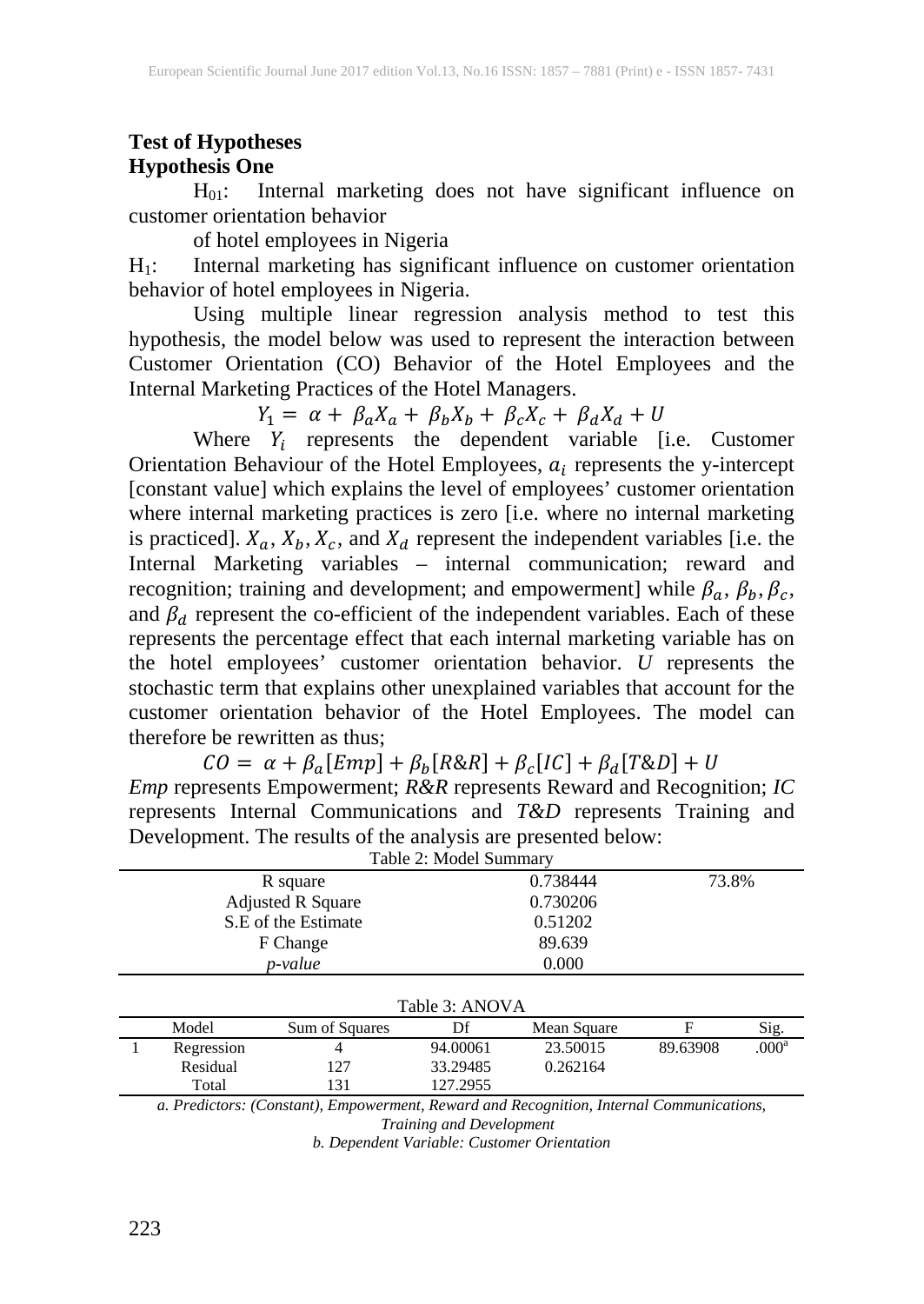| Table 4: Coefficients |        |                             |                    |         |      |  |  |  |  |
|-----------------------|--------|-----------------------------|--------------------|---------|------|--|--|--|--|
|                       |        | <b>Unstandardized Coeff</b> | Standardized Coeff |         |      |  |  |  |  |
| Model                 | B      | Std. Error                  | Beta               |         | Sig. |  |  |  |  |
| (Constant)            | 0.0418 | 0.2299                      | 0.0441             | 0.1817  | .000 |  |  |  |  |
| Empowerment           | 0.2909 | 0.0516                      | 0.1711             | 5.6432  | .010 |  |  |  |  |
| Reward & Recog.       | 0.7591 | 0.0698                      | 0.6881             | 10.8784 | .003 |  |  |  |  |
| Internal Comm.        | 0.2358 | 0.0841                      | 0.2422             | 0.2806  | .000 |  |  |  |  |
| Training & Dev.       | 0.2948 | 0.0571                      | 0.2767             | 0.5165  | .000 |  |  |  |  |

*a. Dependent Variable: Customer Orientation*

The results of the regression analysis of the hypothesized interaction between customer orientation behavior of Employees and internal marketing practices of Hotel Managers were presented in Tables 2, 3 and 4 above. Table 2 above presents the model summary showing the coefficient of determination  $[R^2]$  which indicates that the model is fit at **73.8%**. In affirmation of this, the result on Table 4 shows the explanatory effects of the coefficient. It can be deduced that each of the elements of internal marketing has a significant (*p < 0.05*) explanatory effect on customer orientation. The ANOVA test result on Table 3 further affirms the explanatory effect of the independent variables, indicating the overall significant  $(F = 89.639, p <$ *0.05*) effect of internal marketing practices of the Hotel Managers on the customer orientation behavior of the Employees.

Based on the foregoing results, the null hypothesis  $[H_0]$  which states that '*Internal marketing does not have significant influence on customer orientation behavior of hotel employees in Nigeria'* would be rejected while the alternate hypothesis  $[H_1]$  would be accepted.

#### **Hypotheses two and three (Testing Moderating Effects)**

Hypotheses 2 and 3 were formulated to test the moderating influence of personality and job satisfaction on the relationship between internal marketing and customer orientation behavior of hotel employees. This nature of hypotheses has been tested in several extant similar studies but with diverse analytical techniques (Bellaouaied and Gam, 2012; Oakley and Carolina, 2012). However, in this study (Preacher and Hayes, 2004) method of testing mediation effect will be adopted.

In this current study, it is hypothesized that an internal marketing is *sine qua non* to employees' customer orientation but may however, be moderated by employees' personality [see Path 2 below] and employees' job satisfaction [see Path 3 below]. To address this hypothetical statement, the Preacher and Hayes (2004) approach establishes the likelihood of the moderation effect using the modeled path below for illustration.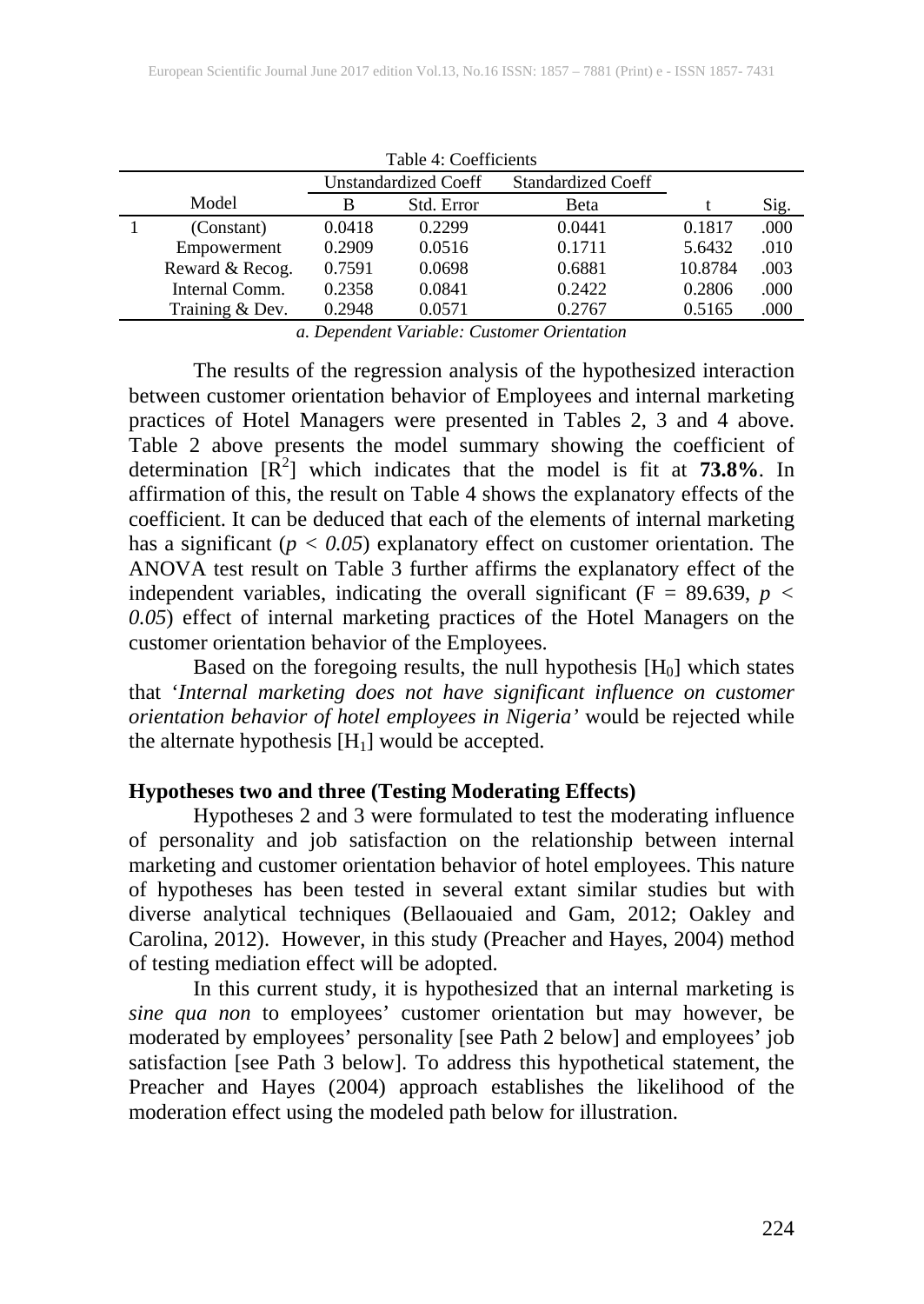

Path 1 above illustrates the situation establishing that there is a *total effect* (denoted by *C*) between internal marketing and employees' customer orientation. Path 2 and 3 hence, illustrates where there is a moderated effect (denoted by *C'*) between internal marketing and employees' customer orientation and that, it may be caused by employees' personality and employee job satisfaction constructs (denoted by *M*). Preacher and Hayes (2004) argue that the presence of **M** would make the effect value of *C'* between internal marketing practices and employees' customer orientation to become smaller compared to the *total effect C* when or where there is no **M** in Path 1 above.

This Preacher and Hayes' (2004) approach was hinged on some statistical assumptions which must first be certified. These include;

- i. that Internal Marketing *significantly predicts* Hotel Employees' Customer Orientation using a linear regression equation; Customer Orientation =  $\alpha_i$  + c[Internal Markting] (c  $\neq$ 0)…………...**Model 1**
- ii. that Internal Marketing *significantly predicts* **M** (i.e. Personality and Job Satisfaction) using the linear regression equation *For hyp 2: Personality* =  $\alpha_{ii}$  + **a**[*Internal Marketing*] (**a**  $\neq$ 0)….**Model 2a** *For hyp 3: Job Satisfaction* =  $\alpha_{iii}$  + **a**[Internal Marketing] (a  $\neq$ 0)….…**Model 2b**
- iii. that **M** (i.e. Personality and Job Satisfaction) *significantly predicts* Employees' Customer Orientation by controlling for Internal Marketing practices.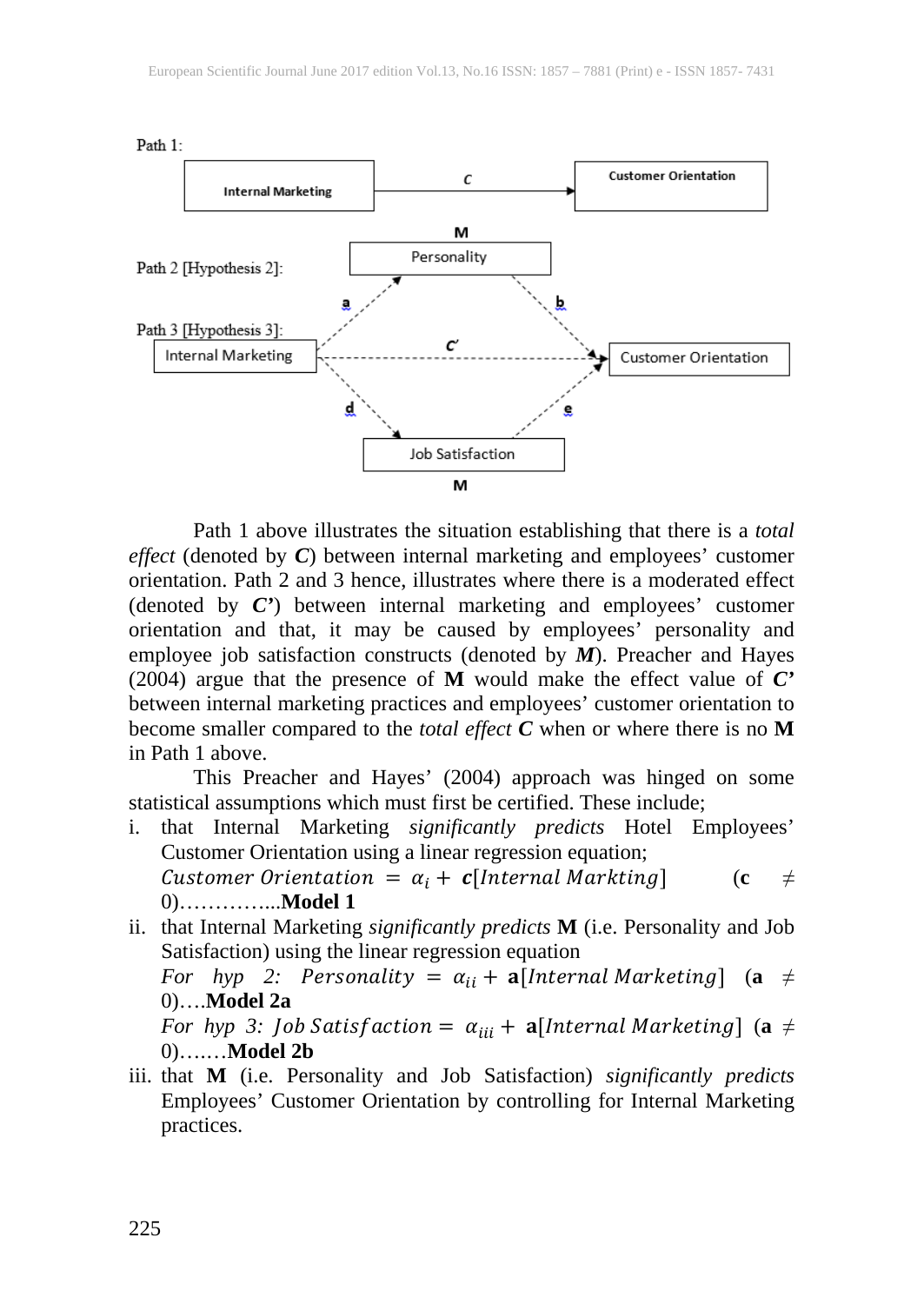*For hyp*  2: *Employee Customer Orientation* =  $\alpha_{iv}$  +  $\,c'$ [Internal Marketing] + [Personality Factors]……...**Model 3a** *For hyp 3:*  $Employee$  Customer Orientation  $=$  $\alpha_v$  + **c'**[Internal Marketing] + [Job Satisfaction]…………….**Model 3b**

#### **Hypothesis two**

H<sub>02</sub>: Personality does not significantly moderate the relationship between internal marketing and the customer orientation behavior of the hotel employees

H2: Personality significantly moderate the relationship between internal marketing and customer orientation behavior of the hotel employees

By adopting the above specified Preacher and Hayes (2004) approach, hypothesis two above was tested and the results are as follows.

|                    |                       | Table 5: Model 1                                                                           |              |       |      |
|--------------------|-----------------------|--------------------------------------------------------------------------------------------|--------------|-------|------|
|                    | <b>Unstand Coeff.</b> |                                                                                            | Stand Coeff. |       |      |
| Model              |                       | Std. Error                                                                                 | Beta         |       | Sig. |
| (Constant)         | 2.405                 | .301                                                                                       |              | 7.981 | .000 |
| Internal Marketing | .430                  | .075                                                                                       | .451         | 5.766 | .000 |
| n.                 |                       | $\mathbf{1}$ $\mathbf{1}$ $\mathbf{1}$ $\mathbf{1}$ $\mathbf{1}$ $\mathbf{1}$ $\mathbf{1}$ |              |       |      |

| a. Dependent Variable: Customer Orientation |  |  |  |
|---------------------------------------------|--|--|--|
|---------------------------------------------|--|--|--|

|                    |       | Table 6: Model 2a                 |                    |        |      |
|--------------------|-------|-----------------------------------|--------------------|--------|------|
| Model              |       | <b>Unstand Coeff</b>              | <b>Stand Coeff</b> |        |      |
|                    | В     | Std. Error                        | <b>Beta</b>        |        | Sig. |
| (Constant)         | 3.511 | .261                              |                    | 13.471 | .000 |
| Internal Marketing | .179  | .065                              | .236               | 2.772  | .006 |
|                    |       | a Denendent Variable: Personality |                    |        |      |

| a. Dependent Variable: Personality |  |  |
|------------------------------------|--|--|
|------------------------------------|--|--|

|                           |       | Table 7: Model 3a    |                    |       |      |
|---------------------------|-------|----------------------|--------------------|-------|------|
|                           |       | <b>Unstand Coeff</b> | <b>Stand Coeff</b> |       |      |
|                           | B     | Std. Error           | Beta               |       | Sig. |
| (Constant)                | 1.982 | .437                 |                    | 4.533 | .000 |
| Personality               | .493  | .102                 | .392               | 4.858 | .000 |
| (Constant)                | 1.069 | .442                 |                    | 2.418 | .017 |
| Personality               | .380  | .096                 | .302               | 3.959 | .000 |
| <b>Internal Marketing</b> | .362  | .073                 | .380               | 4.975 | .000 |

a. Dependent Variable: Customer Orientation

The results of the 3-step approach for testing the moderating influence of personality were presented on Tables 5, 6 and 7 above. Using the steps below to analyse the results;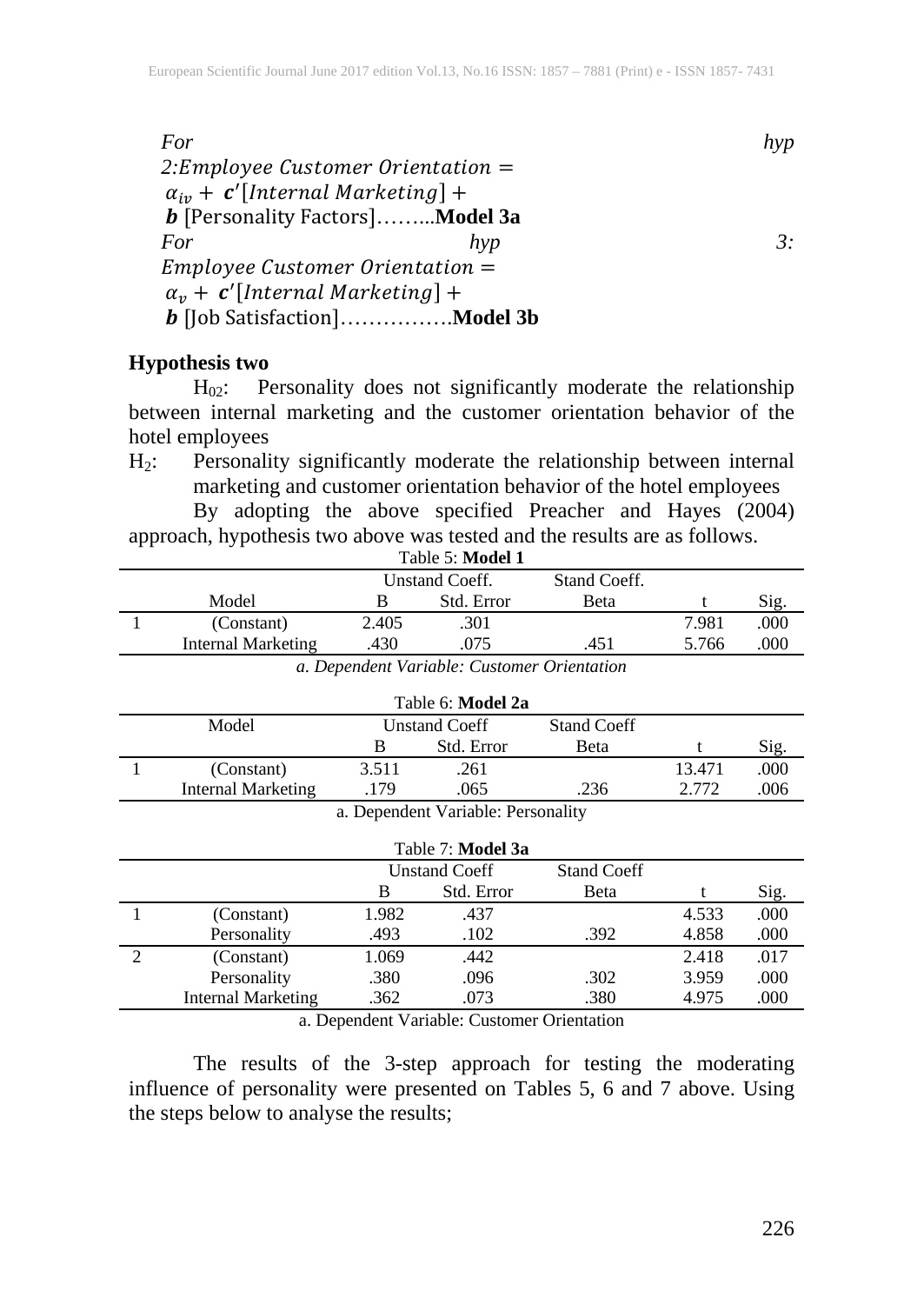#### **Step 1:**

Internal Marketing *significantly* predicts Hotel Employees' Customer Orientation behaviour;

Customer Orientation =  $2.405 + 0.43$  [Internal Markting] (c  $\neq$ 0)…...**Model 1**

**Step 2:**

Internal Marketing *significantly* predicts **M** (Personality)  $Personality = 3.511 + 0.179[Internal \text{ \textit{Marketing}}]$  (a  $\neq$ 0)….**Model 2a**

#### **Step 3:**

**M** (i.e. Personality) *significantly* predicts Employees' Customer Orientation behaviour while controlling for Internal Marketing.

 $H$ otel Employee Customer Orientation =

 $1.982 + 0.362$  [Internal Marketing] +

. [Personality Factors]……**Model 3a**



A careful analysis of the results and the paths presented above shows that, the Direct Effect '*C*' between Internal Marketing of the Hotel Managers and the Customer Orientation behavior of the employees which was significant  $(C = 0.43)$  at 5% level on Path 1 became moderated by the presence of the intervening variable 'Personality' on Path 2. The moderated effect  $(C' = 0.362)$  was significant at 5% level of significance.

Based on this result, the null hypothesis  $(H<sub>02</sub>)$  which states that *Personality does not significantly moderate the relationship between internal marketing and customer orientation behavior of the employees* would be rejected while the alternate hypothesis  $H_2$  was accepted.

#### **Hypothesis 3**

H05: Job satisfaction does not significantly moderate the relationship between internal marketing and customer orientation behavior of the hotel employees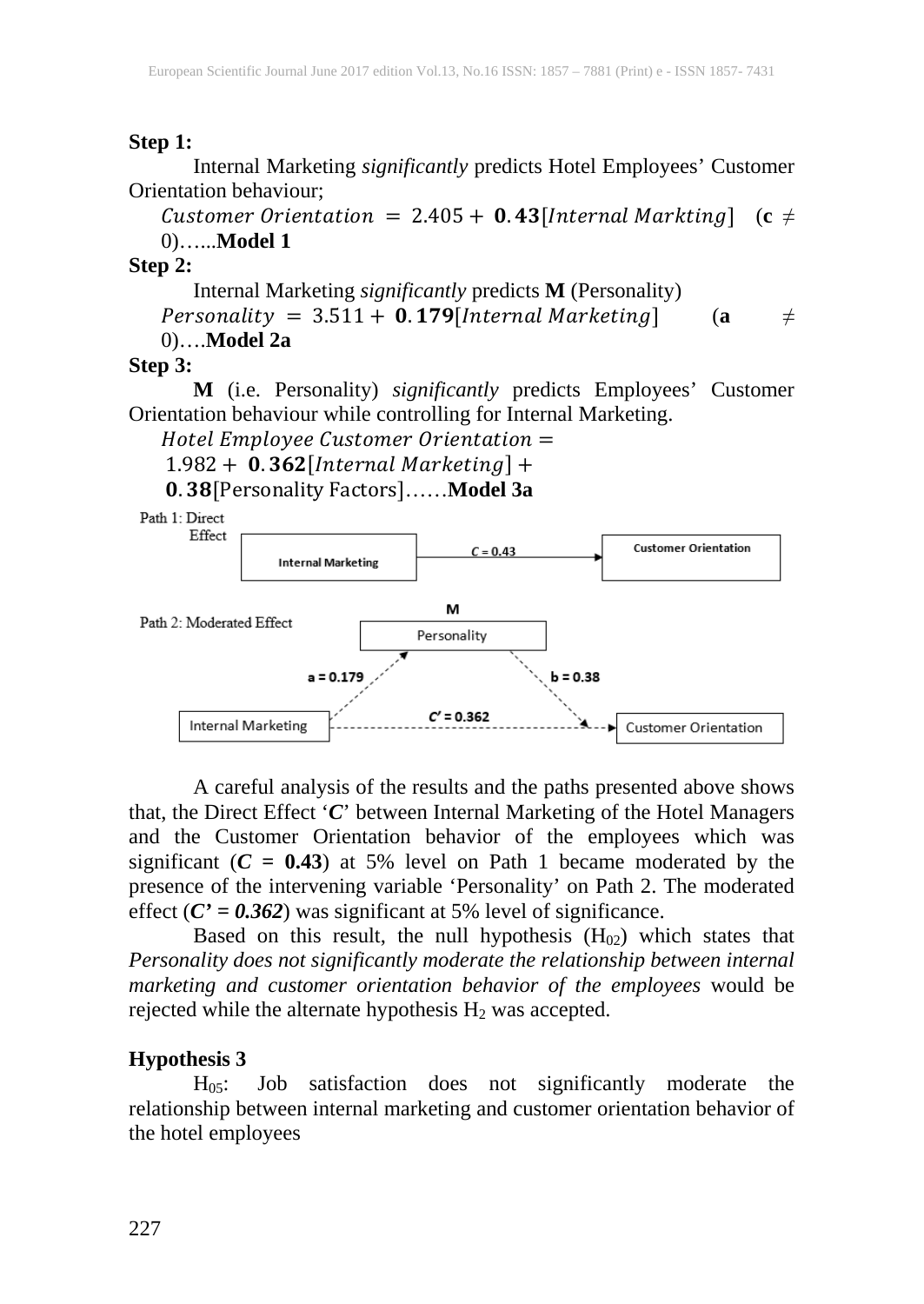H5: Job satisfaction significantly moderates the relationship between internal marketing and customer orientation behavior of the hotel employees

Just as it was done in hypothesis two above, the 3-step approach for testing moderating effect was adopted for the above stated hypothesis too.

| Table 8: Model 1   |                       |            |              |       |      |  |
|--------------------|-----------------------|------------|--------------|-------|------|--|
|                    | <b>Unstand Coeff.</b> |            | Stand Coeff. |       |      |  |
| Model              |                       | Std. Error | Beta         |       | Sig. |  |
| (Constant)         | 2.405                 | .301       |              | 7.981 | .000 |  |
| Internal Marketing | .430                  | .075       | .451         | 5.766 | 000  |  |
|                    |                       |            |              |       |      |  |

| a. Dependent Variable: Customer Orientation |  |  |
|---------------------------------------------|--|--|
|                                             |  |  |

| Table 9: Model 2          |              |                                                                                                                                                                                                                                                                                                                                    |                       |        |      |  |  |  |  |
|---------------------------|--------------|------------------------------------------------------------------------------------------------------------------------------------------------------------------------------------------------------------------------------------------------------------------------------------------------------------------------------------|-----------------------|--------|------|--|--|--|--|
| Model                     | UnstandCoeff |                                                                                                                                                                                                                                                                                                                                    | <b>Standard Coeff</b> |        |      |  |  |  |  |
|                           |              | Std. Error                                                                                                                                                                                                                                                                                                                         | <b>Beta</b>           |        | S1g. |  |  |  |  |
| (Constant)                | 3.383        | .213                                                                                                                                                                                                                                                                                                                               |                       | 15.849 | .000 |  |  |  |  |
| <b>Internal Marketing</b> | .226         | .053                                                                                                                                                                                                                                                                                                                               | .352                  | 4.283  | 000  |  |  |  |  |
|                           |              | $\overline{D}$ and $\overline{D}$ and $\overline{D}$ and $\overline{D}$ and $\overline{D}$ and $\overline{D}$ and $\overline{D}$ and $\overline{D}$ and $\overline{D}$ and $\overline{D}$ and $\overline{D}$ and $\overline{D}$ and $\overline{D}$ and $\overline{D}$ and $\overline{D}$ and $\overline{D}$ and $\overline{D}$ and |                       |        |      |  |  |  |  |

*a. Dependent Variable: Job Satisfaction*

| Table 10: Model 3b      |                      |            |                    |          |      |  |  |  |
|-------------------------|----------------------|------------|--------------------|----------|------|--|--|--|
| Model                   | <b>Unstand Coeff</b> |            | <b>Stand Coeff</b> |          |      |  |  |  |
|                         | В                    | Std. Error | <b>B</b> eta       |          | Sig. |  |  |  |
| (Constant)              | $-412$               | .396       |                    | $-1.041$ | .300 |  |  |  |
| <b>Job Satisfaction</b> | 1.051                | .092       | .710               | 11.480   | .000 |  |  |  |
| (Constant)              | $-.744$              | .389       |                    | $-1.910$ | .058 |  |  |  |
| <b>Job Satisfaction</b> | .931                 | .093       | .629               | 9.961    | .000 |  |  |  |
| Internal Marketing      | .219                 | .060       | .230               | 3.648    | .000 |  |  |  |

*a. Dependent Variable: Customer Orientation*

The results of the 3-step approach for moderating influence test were presented through Tables 8, 9 and 10 above. Using the steps to analyze the results;

#### **Step 1:**

Internal Marketing *significantly* predicts Hotel Employees' Customer Orientation;

Customer Orientation =  $2.405 + 0.43$  [Internal Marketing] (c  $\neq$ 0)…...**Model 1**

### **Step 2:**

Internal Marketing *significantly* predicts **M** (Job Satisfaction)

 $\int$  [ ob Satisfaction = 3.383 + **0.226** [Internal Marketing] (a  $\neq$ 0)….**Model 2b**

### **Step 3:**

**M** (i.e. Job Satisfaction) *significantly* predicts Employees' Customer Orientation while controlling for Internal Marketing.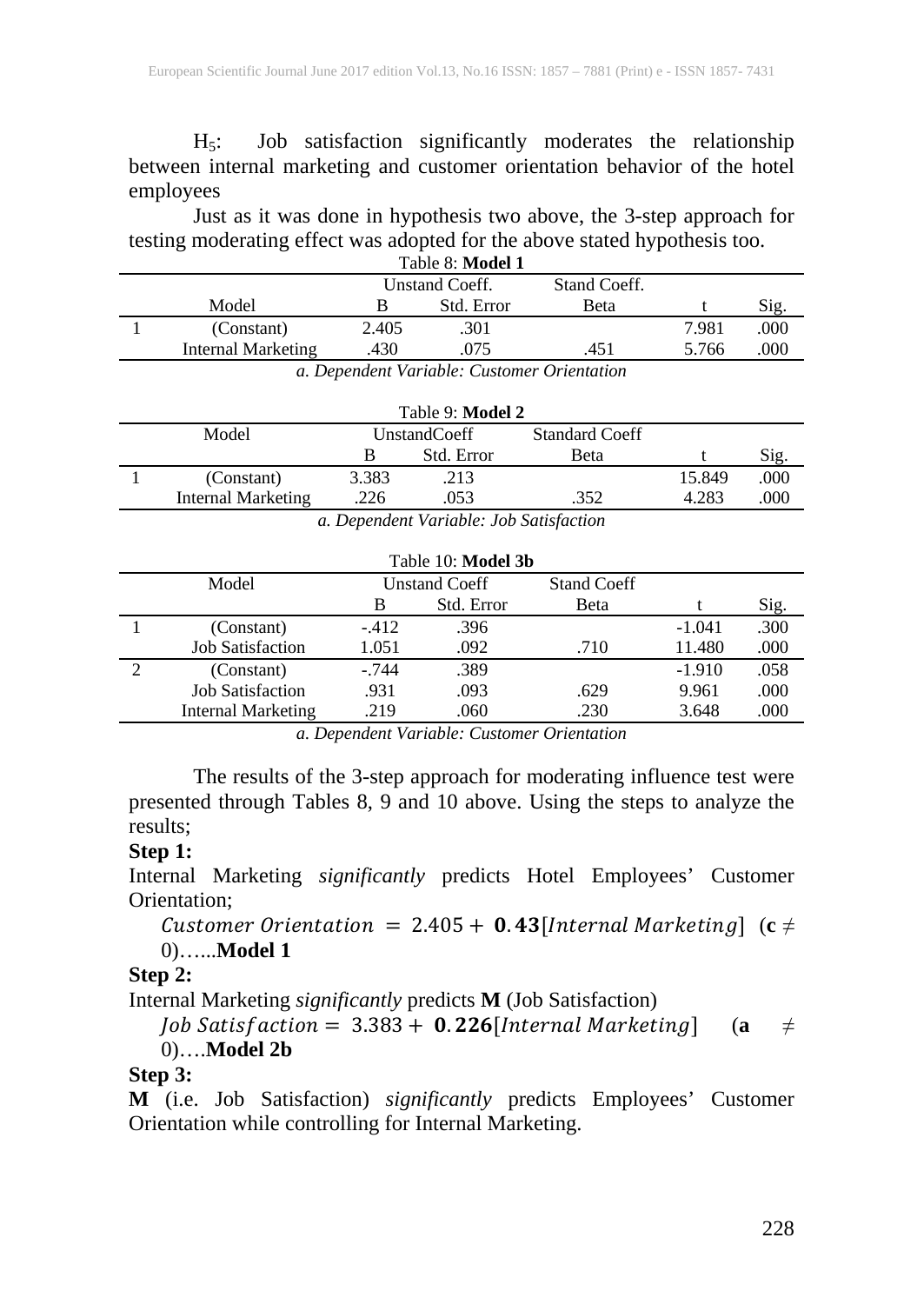# $H$ otel Employee Customer Orientation =  $-0.744 + 0.219$ [Internal Marketing] + 0.931 [Job Satisfaction]……**Model 3b**<br>Path 1: Direct Effect



A careful analysis of the results and the paths presented above shows that, the Direct Effect '*C*' between internal marketing of the Hotel Managers and the customer orientation behavior of the Hotel Employees which was significant  $(C = 0.43)$  at 5% level on Path 1 became mediated by the presence of the moderating variable '*Job Satisfaction'* on Path 3. The moderating effect  $(C' = 0.219)$  was significant at 5% level.

Based on this result, the null hypothesis (H03) which states that *Job satisfaction does not significantly moderate the relationship between internal marketing and customer orientation behavior of the hotel employees* would be rejected while the alternate hypothesis  $H_3$  was accepted.

#### **Summary of Findings**

The study reveal that

- i. Internal marketing has significant influence on customer orientation behavior of hotel employees in Nigeria.
- ii. Personality significantly moderates the relationship between internal marketing and customer orientation behavior of the hotel employees in Nigeria.
- iii. Job satisfaction significantly moderates the relationship between internal marketing and customer orientation behavior of the hotel employees in Nigeria.

#### **Conclusion**

The internal marketing practices of the Hotel Managers can assist more significantly in improving on customer orientation behaviours of the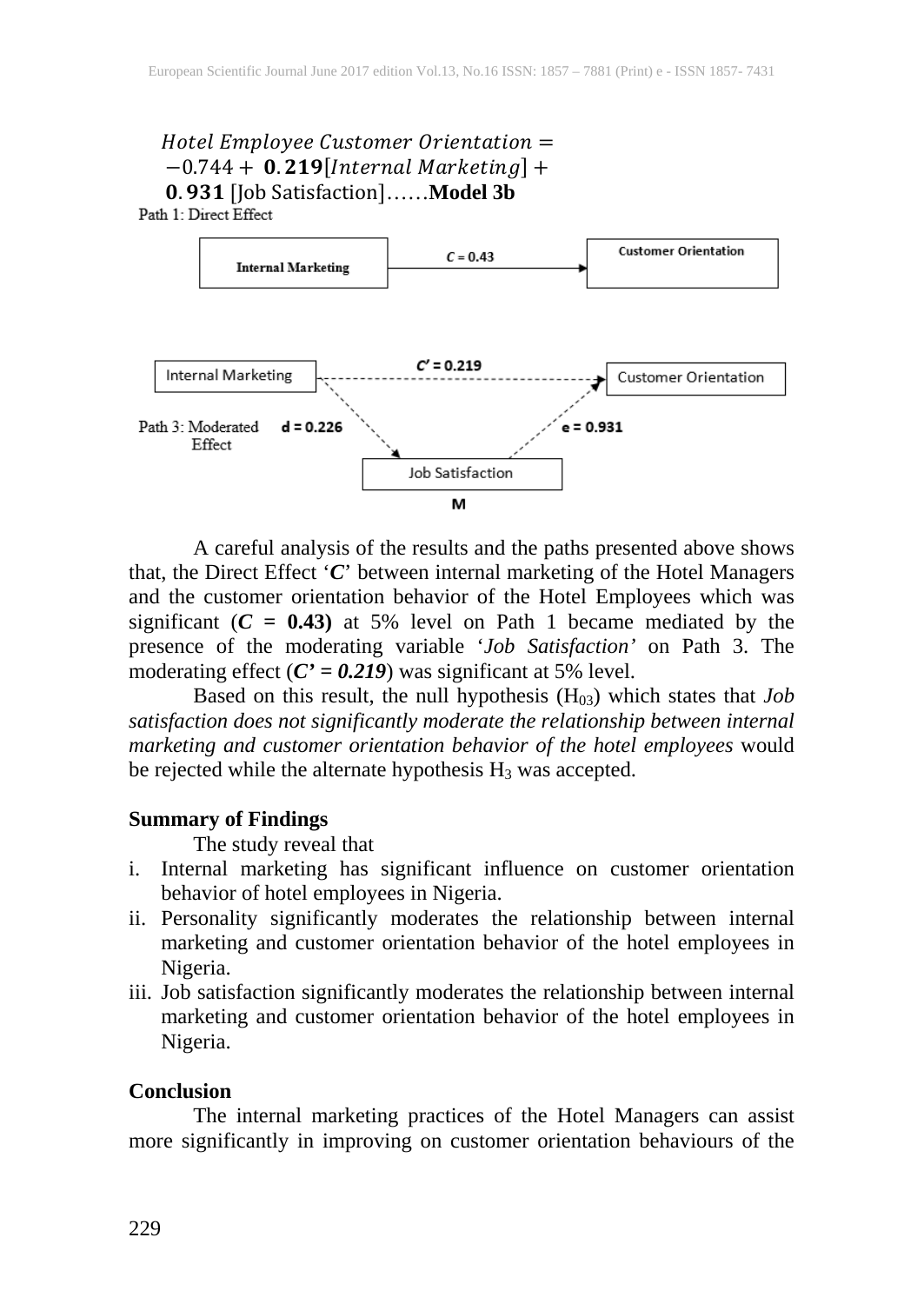hotel employees. Poor customer services exhibited by employees in most hotels could be as a result of poorly –design internal marketing strategies. Most managers do not consider the personality of the employees they hire and this negatively affects the customer orientation behaviours of these employees. Job dissatisfaction is a possible reason for poor customer services rendered by the hotel employees in Nigeria.

#### **Recommendations**

Based on the findings of this study, it is recommended that;

- i. The hotel managers should consider internal marketing practices a greater priority for achieving operational efficiency and customer service excellence.
- ii. More so, the management of the hotels should give adequate focus on personality traist suitable for hotel service jobs such as neuroticism, extroversion, openness, agreeableness and conscientiousness when recruiting their hotel Guest Service Employees. This will enhance customer orientation behaviour of the employees. That deal directly with the customers.
- iii. The hotel managers should also focus particularly on pay package, promotion opportunities, relationship with co-workers, relationship with supervisors, nature and content of the job to ensure that their staff are satisfied with their jobs as this will enhance internal marketing practices and customer orientation behaviour of the frontline staff and possibly the profitability of the firm.

#### **References:**

- 1. Awwad, M. S. and Agti, D. A. M. (2011). The impact of internal marketing on commercial banks' market orientation. *International Journal of Bank Marketing*. 29 (4)**,** 308-332.
- 2. Bansal, H.S; Mendelson, M.; Sharma, B (2001). The impact of marketing activities on external marketing outcomes. *Journal of Quality Management*, 6, 61-76.
- 3. Bartone, P. T., Eid, J., Johnsen, B. H., Laberg, J. C. and Snook, S. A. (2009). Big five personality factors, hardiness, and social judgment as predictors of leader performance. *Leadership & Organization Development Journal*. 30 (6)**,** 498-521.
- 4. Bellaouaied, M., and Gam, A. (2012). Internal Marketing as a New Alternative for the Service Employees ' Performance : An Empirical Study. *Hal Archives-Ouvertes*, 1–22.
- 5. Berry, L. L., Hensel, J. S., and Burke, M. C. (1976). Improving Retailer Capability for Effective Consumerism Response. *Journal of Retailing, 52*(3), 94-106.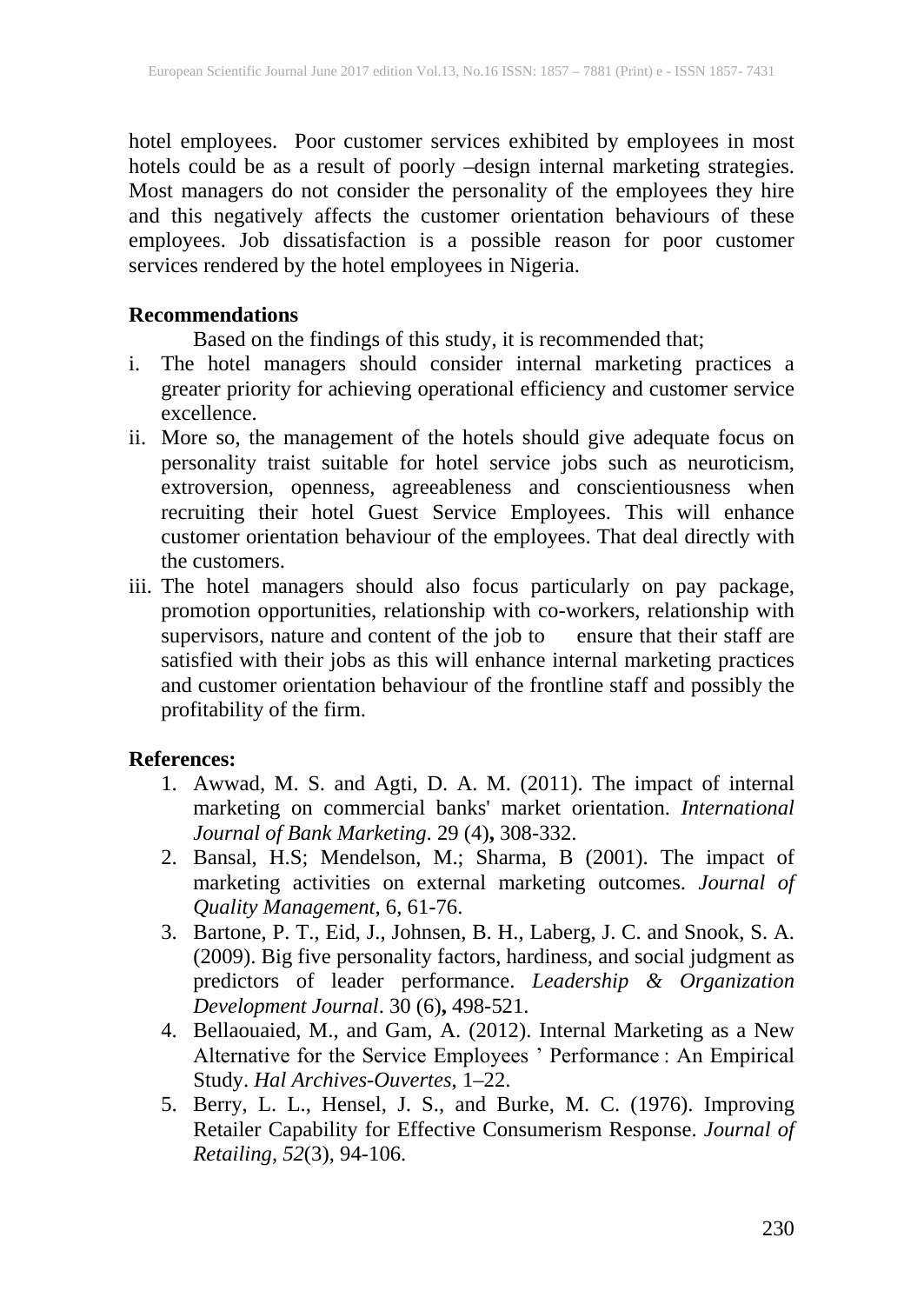- 6. Brady, M. K. and Cronin, J. J. (2001). Customer orientation effects on customer service perceptions and outcome behaviors. *Journal of Service Research*. 3 (3)**,** 241-251.
- 7. Broady-Preston, J. and Steel, L. (2002). Employees, customers and internal marketing strategies in LIS. *Library Management*. 23 (8/9)**,** 384-393.
- 8. Churchill, G. A; Ford, N.M and Walker, O.C; Jr, (1997) "*Sales Force Management*", 5<sup>th</sup> edition, U.S.A: Richard .D. Irwin.
- 9. Dalvi, M. R., and Vahidi, M. (2013). A Study of the Effects of Internal Marketing on Customer-oriented Social and Prosocial Behaviors (Case study: Hotels in Isfahan city). *International Journal of Academic Research in Business and Social Sciences*, *3*(11), 253– 269.
- 10. Dunn, L. E. A., and Dahl, D. W. (2012). Self-Threat arid Product Failure : How Internal Attributions of Blame Affect Consumer Complaining Behavior. *Journal of Marketing Research*, *XLIX*(October), 670–681.
- 11. Farhad, R.; Ali, F. and Babak, J., (2013). Impact of Internal Marketing on Customer Royalty (Case Study: Iran Insurance Company-Kermanshah Province). *International Research Journal of Applied and Basic Sciences*. Vol. 4 (8). 2018-2025.
- 12. Greene, W. E.; Walla, D. G. and Schrest, L.J. (1994). Internal marketing: the key to exernal marketing success. *The Journal of Services Marketing*. 8 (4), 5-13.
- 13. Ha, N. C., Bakar, R. A. and Jaffar, S. I. S. (2007). Internal Marketing Issues in Service Organisations in Malaysia. *International Review of Business Research Papers*. 3 (5)**,** 134-145.
- 14. Hennig-Thurau, T., and Thurau, C. (2003). Customer Orientation of Service Employees—Toward a Conceptual Framework of a Key Relationship Marketing Construct. *Journal of Relationship Marketing*, *2*(1-2), 23–41.
- 15. Jenaibi, B. Al. (2010). Job Satisfaction : Comparisons Among Diverse Public Organizations in the UAE, *4*(3), 60–79.
- 16. Kirca, A. H., Jayachandran, S. and Bearden, W. O. (2005). Market orientation: a meta-analytic review and assessment of its antecedents and impact on performance. *Journal of marketing*. 69 (2)**,** 24-41.
- 17. Lings, I. N. and Greenley, G. E. (2005). Measuring internal market orientation. *Journal of Service Research*. 7 (3)**,** 290-305.
- 18. Martel, E. (2012). Key Performance Indicators (KPIs)-How to enhance a company's bottom line. *Marketing Canada*.